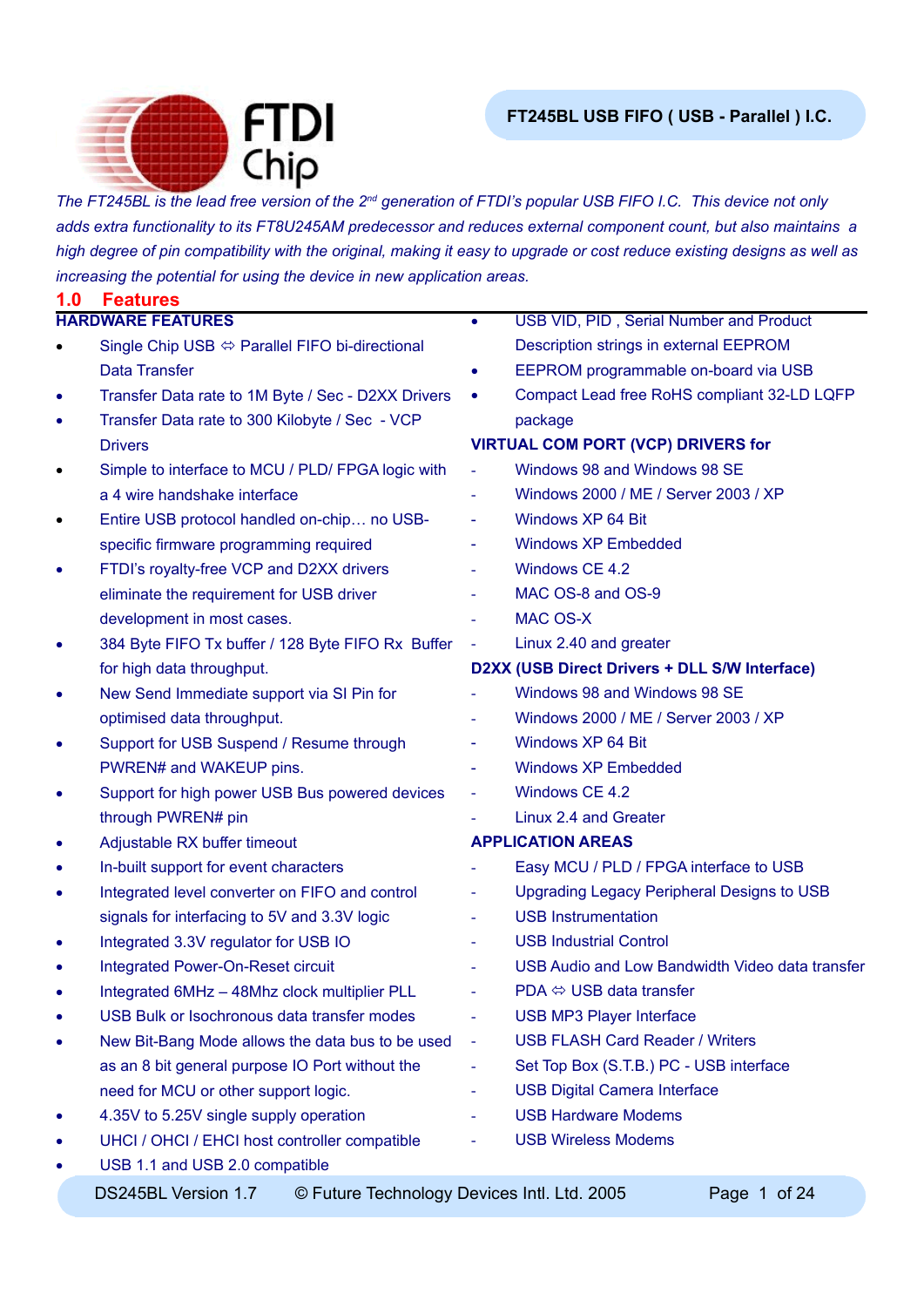### **1.1 General Description**

The FT245BL provides an easy cost-effective method of transferring data to / from a peripheral and a host P.C. at up to 8 Million bits (1 Megabyte) per second. Its simple, FIFO-like design makes it easy to interface to any microcontroller or microprocessor via IO ports.

To send data from the peripheral to the host computer, simply write the byte-wide data into the module when TXE# is low. If the (384-byte) transmit buffer fills up or is busy storing the previously written byte, the device keeps TXE# high in order to stop further data from being written until some of the FIFO data has been transferred over USB to the host. TXE# goes high after every byte written.

When the host sends data to the peripheral over USB, the device will take RXF# low to let the peripheral know that at least one byte of data is available. The peripheral can read a data byte every time RXF# goes low. RXF# goes high after every byte read.

**2.0 Enhancements** By using FTDI's virtual COM port drivers, the peripheral looks like a standard COM port to the application software. Commands to set the baud rate are ignored - the device always transfers data at its fastest rate regardless of the application's baud-rate setting. Alternatively, FTDI's D2XX drivers allow application software to access the device "directly" through a published DLL based API. Details of the current VCP and D2XX driver can be found on FTDI's web site ( [http://www.ftdichip.com](http://www.ftdichip.com/FTDisti.htm) )

*This section summarises the enhancements of the 2nd generation device compared to its FT8U245AM predecessor. For further details, consult the device pin-out description and functional descriptions.*

#### • **Integrated Power-On-Reset (POR) Circuit**

The device now incorporates an internal POR function. The existing RESET# pin is maintained in order to allow external logic to reset the device where required, however for many applications this pin can now be either left N/C or hard wired to VCC. In addition, a new reset output pin (RSTOUT#) is provided in order to allow the new POR circuit to provide a stable reset to external MCU and other devices. RSTOUT# was the TEST pin on the previous generation of devices.

#### • **Integrated RCCLK Circuit**

In the previous devices, an external RC circuit was required to ensure that the oscillator and clock multiplier PLL frequency was stable prior to enabling the clock internal to the device. This circuit is now embedded on-chip – the pin assigned to this function is now designated as the TEST pin and should be tied to GND for normal operation.

• **Integrated Level Converter on FIFO interface and control signals**

> The previous devices would drive the FIFO and control signals at 5V CMOS logic levels. The new device has a separate VCCIO pin allowing the device to directly interface to 3.3V and other logic families without the need for external level converter I.C.'s

• **Power Management control for USB Bus Powered, high current devices**

> A new PWREN# signal is provided which can be used to directly drive a transistor or P-Channel MOSFET in applications where power switching of external circuitry is required. A new EEPROM based option makes the device pull gently down its FIFO interface lines when the power is shut off (PWREN# is High). In this mode, any residual

DS245BL Version 1.7 © Future Technology Devices Intl. Ltd. 2005 Page 2 of 24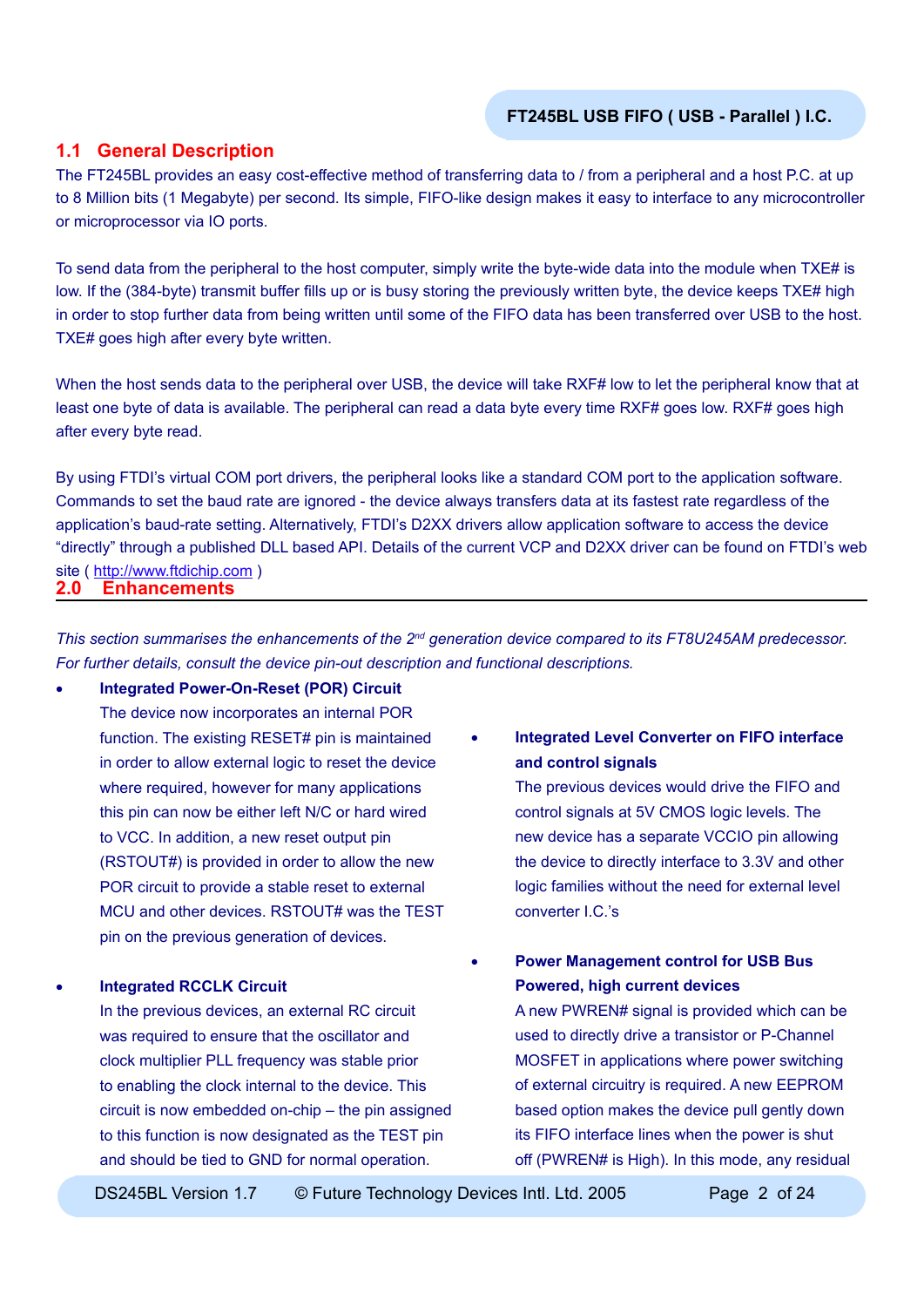voltage on external circuitry is bled to GND when power is removed thus ensuring that external circuitry controlled by PWREN# resets reliably when power is restored. PWREN# can also be used by external circuitry to determine when USB is in suspend mode (PWREN# goes high).

• **Send Immediate / WakeUp (SI / WU) signal** The new Send Immediate / WakeUp signal combines two functions on a single pin. If USB is in suspend mode (and remote wakeup is enabled in the EEPROM), strobing this pin low will cause the device to request a resume from suspend (WakeUp) on the USB Bus. Normally, this can be used to wake up the Host PC. During normal operation, if this pin is strobed low any data in the device RX buffer will be sent out over USB on the next Bulk-IN request from the drivers regardless of the packet size. This can be used to optimise USB transfer speed for some applications.

## • **Lower Suspend Current** Integration of RCCLK within the device and internal design improvements reduce the suspend current of the FT245BL to under 100uA typical (excluding the 1.5K pull-up on USBDP) in USB suspend mode. This allows greater margin for peripherals to meet the USB Suspend current limit of 500uA.

• **Support for USB Isochronous Transfers** Whilst USB Bulk transfer is usually the best choice for data transfer, the scheduling time of the data is not guaranteed. For applications where scheduling latency takes priority over data integrity such as transferring audio and low bandwidth video data, the new device now offers an option of USB Isochronous transfer via an option bit in the EEPROM.

• **Programmable FIFO TX Buffer Timeout** In the previous device, the TX buffer timeout used to flush remaining data from the TX buffer

## **FT245BL USB FIFO ( USB - Parallel ) I.C.**

was fixed at 16ms timeout. This timeout is now programmable over USB in 1ms increments from 1ms to 255ms, thus allowing the device to be better optimised for protocols requiring faster response times from short data packets.

### • **Relaxed VCC Decoupling**

The 2<sup>nd</sup> generation devices now incorporate a level of on-chip VCC decoupling. Though this does not eliminate the need for external decoupling capacitors, it significantly improves the ease of PCB design requirements to meet FCC, CE and other EMI related specifications.

#### **Bit Bang Mode**

The  $2<sup>nd</sup>$  generation device has a new option referred to as "Bit Bang" mode. In Bit Bang mode, the eight FIFO data lines can be switched between FIFO interface mode and an 8-bit Parallel IO port. Data packets can be sent to the device and they will be sequentially sent to the interface at a rate controlled by an internal timer (equivalent to the prescaler of the FT232BL device). As well as allowing the device to be used stand-alone as a general purpose IO controller for example controlling lights, relays and switches, some other interesting possibilities exist. For instance, it may be possible to connect the device to an SRAM configurable FPGA as supplied by vendors such as Altera and Xilinx. The FPGA device would normally be un-configured (i.e. have no defined function) at power-up. Application software on the PC could use Bit Bang Mode to download configuration data to the FPGA which would define its hardware function, then after the FPGA device is configured the FT245BL can switch back into FIFO interface mode to allow the programmed FPGA device to communicate with the PC over USB. This approach allows a customer to create a "generic" USB peripheral who's hardware function can be defined under control of the application software.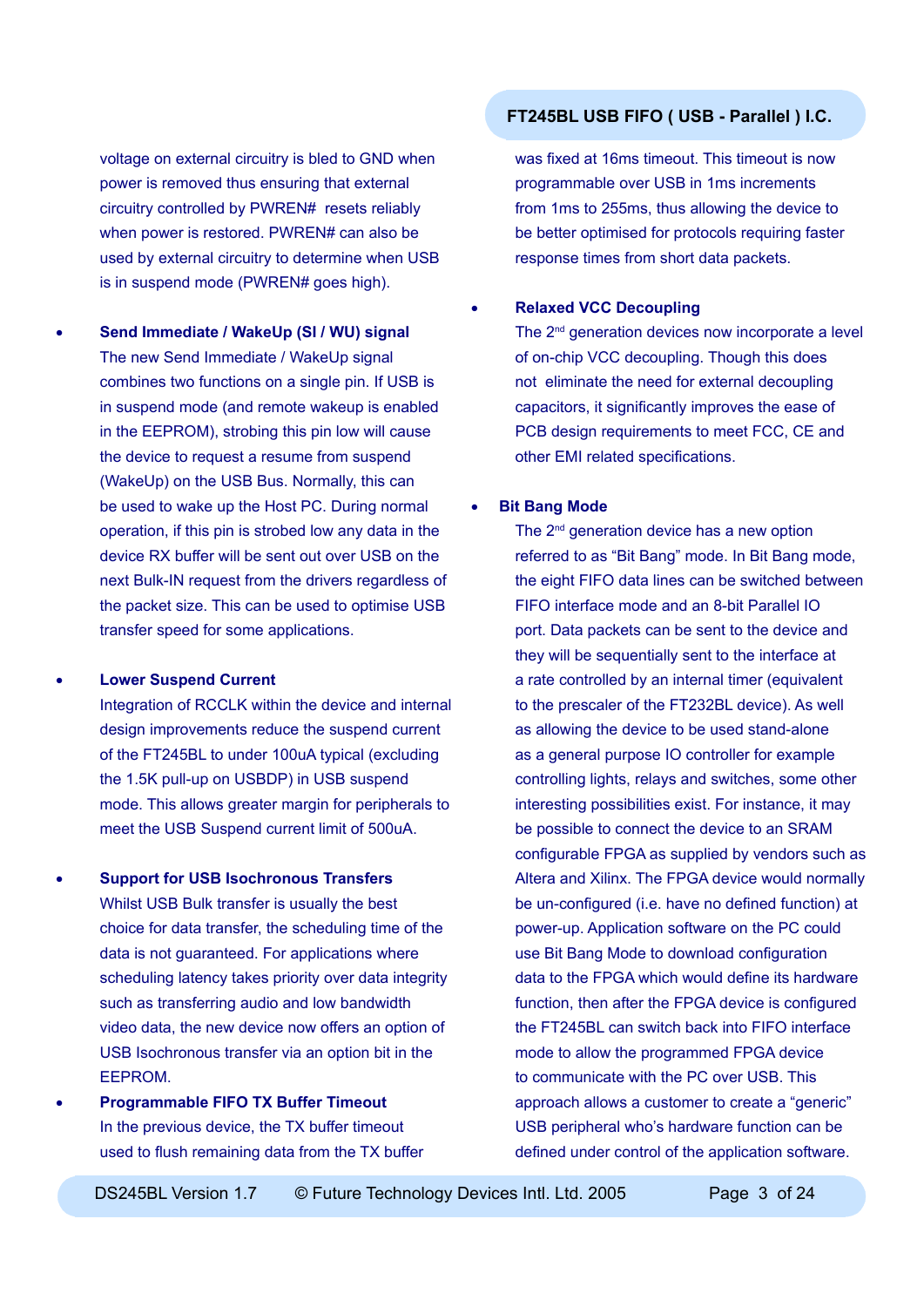The FPGA based hardware can be easily upgraded or totally changed simply by changing the FPGA configuration data file. Application notes, software and development modules for this application area will be available from FTDI and other 3<sup>rd</sup> party developers.

#### **Less External Support Components**

As well as eliminating the RCCLK RC network, and for most applications the need for an external reset circuit, we have also eliminated the requirement for a 100K pull-up on EECS to select 6MHz operation. When the FT245BL is being used without the configuration EEPROM, EECS, EESK and EEDATA can now be left n/c. For circuits requiring a long reset time (where the device is reset externally using a reset generator I.C., or reset is controlled by the IO port of a MCU, FPGA or ASIC device) an external transistor circuit is no longer required as the 1.5K pull-up resistor on USBDP can be wired to the RSTOUT# pin instead of to 3.3V. Note : RSTOUT# drives out at 3.3V level, not at 5V VCC level. This is the preferred configuration for new designs.

### • **Extended EEPROM Support**

The previous generation of devices only supported EEPROM of type 93C46 (64 x 16 bit). The new devices will also work with EEPROM type 93C56 (128 x 16 bit) and 93C66 (256 x 16 bit). The extra space is not used by the device, however it is available for use by other external MCU / logic whilst the FT245BL is being held in reset.

#### • **USB 2.0 ( full speed option )**

A new EEPROM based option allows the FT245BL to return a USB 2.0 device descriptor as opposed to USB 1.1. Note : The device would be a USB 2.0 Full Speed device (12Mb/s) as opposed to a USB 2.0 High Speed device (480Mb/s).

### **FT245BL USB FIFO ( USB - Parallel ) I.C.**

#### • **Multiple Device Support without EEPROM**

When no EEPROM (or a blank or invalid EEPROM) is attached to the device, the FT245BL no longer gives a serial number as part of its USB descriptor. This allows multiple devices to be simultaneously connected to the same PC. However, we still highly recommend that EEPROM is used, as without serial numbers a device can only be identified by which hub port in the USB tree it is connected to which can change if the end user re-plugs the device into a different USB port.

#### • **EEREQ# / EEGNT#**

These (FT8U245AM) pins are no longer supported on the FT245BL device. They have been replaced with the new SI / WU and PWREN# signals respectively.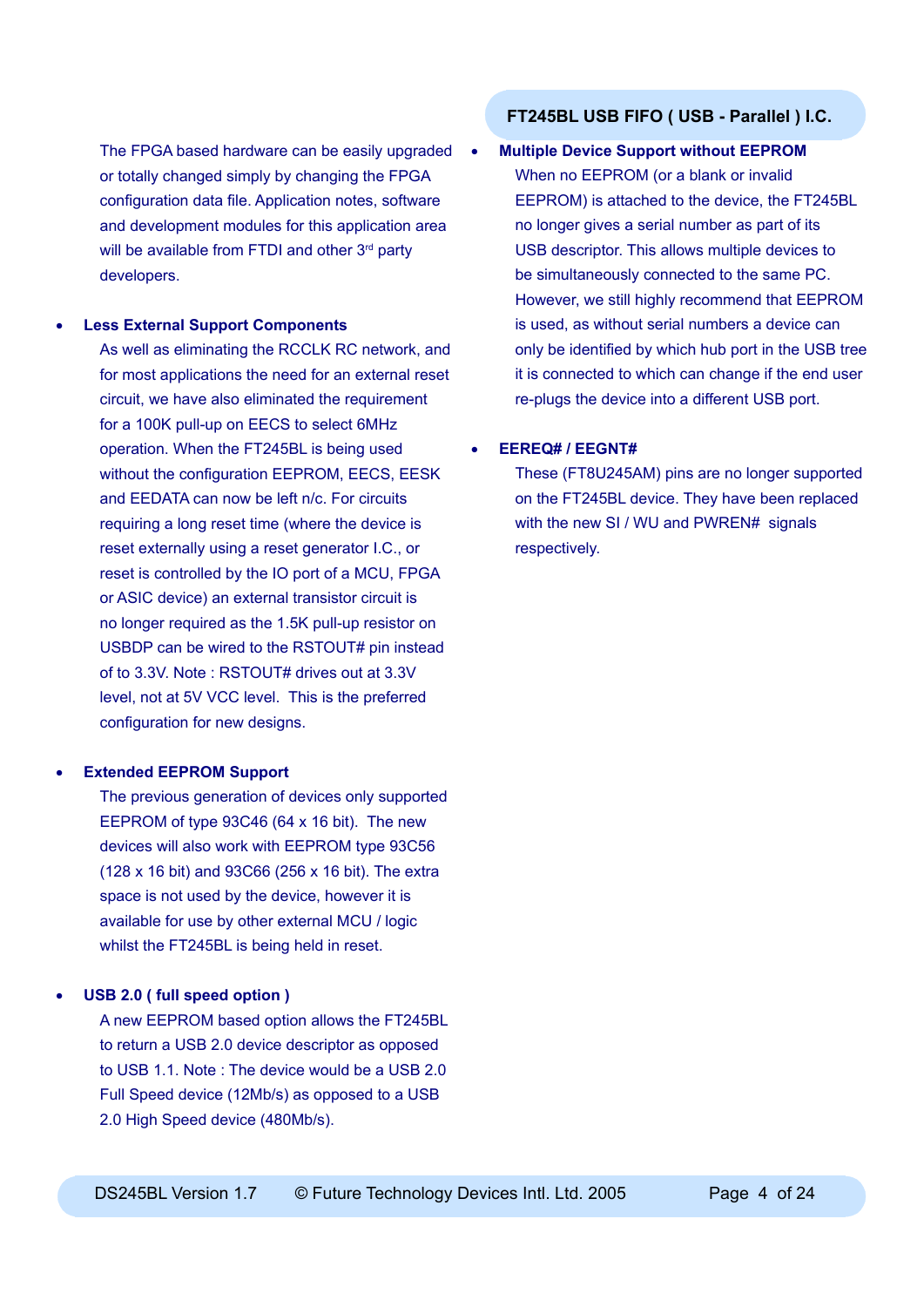

## **3.0 Block Diagram ( simplified )**

### **3.1 Functional Block Descriptions**

### • **3.3V LDO Regulator**

The 3.3V LDO Regulator generates the 3.3 volt reference voltage for driving the USB transceiver cell output buffers. It requires an external decoupling capacitor to be attached to the 3V3OUT regulator output pin. It also provides 3.3V power to the RSTOUT# pin. The main function of this block is to power the USB Transceiver and the Reset Generator Cells rather than to power external logic. However, external circuitry requiring 3.3V nominal at a current of not greater than 5mA could also draw its power from the 3V3OUT pin if required.

#### • **USB Transceiver**

The USB Transceiver Cell provides the USB 1.1 / USB 2.0 full-speed physical interface to the USB cable. The output drivers provide 3.3 volt level slew rate control signalling, whilst a differential receiver and two single ended receivers provide USB data in, SEO and USB Reset condition detection.

#### • **USB DPLL**

The USB DPLL cell locks on to the incoming NRZI USB data and provides separate recovered clock and data signals to the SIE block.

#### • **6MHz Oscillator**

The 6MHz Oscillator cell generates a 6MHz reference clock input to the x8 Clock multiplier from an external 6MHz crystal or ceramic resonator.

#### • **x8 Clock Multiplier**

The x8 Clock Multiplier takes the 6MHz input from the Oscillator cell and generates a 12MHz reference clock for the SIE, USB Protocol Engine and FIFO controller blocks. It also generates a 48MHz reference clock for the USB DPLL.

DS245BL Version 1.7  $\circledcirc$  Future Technology Devices Intl. Ltd. 2005 Page 5 of 24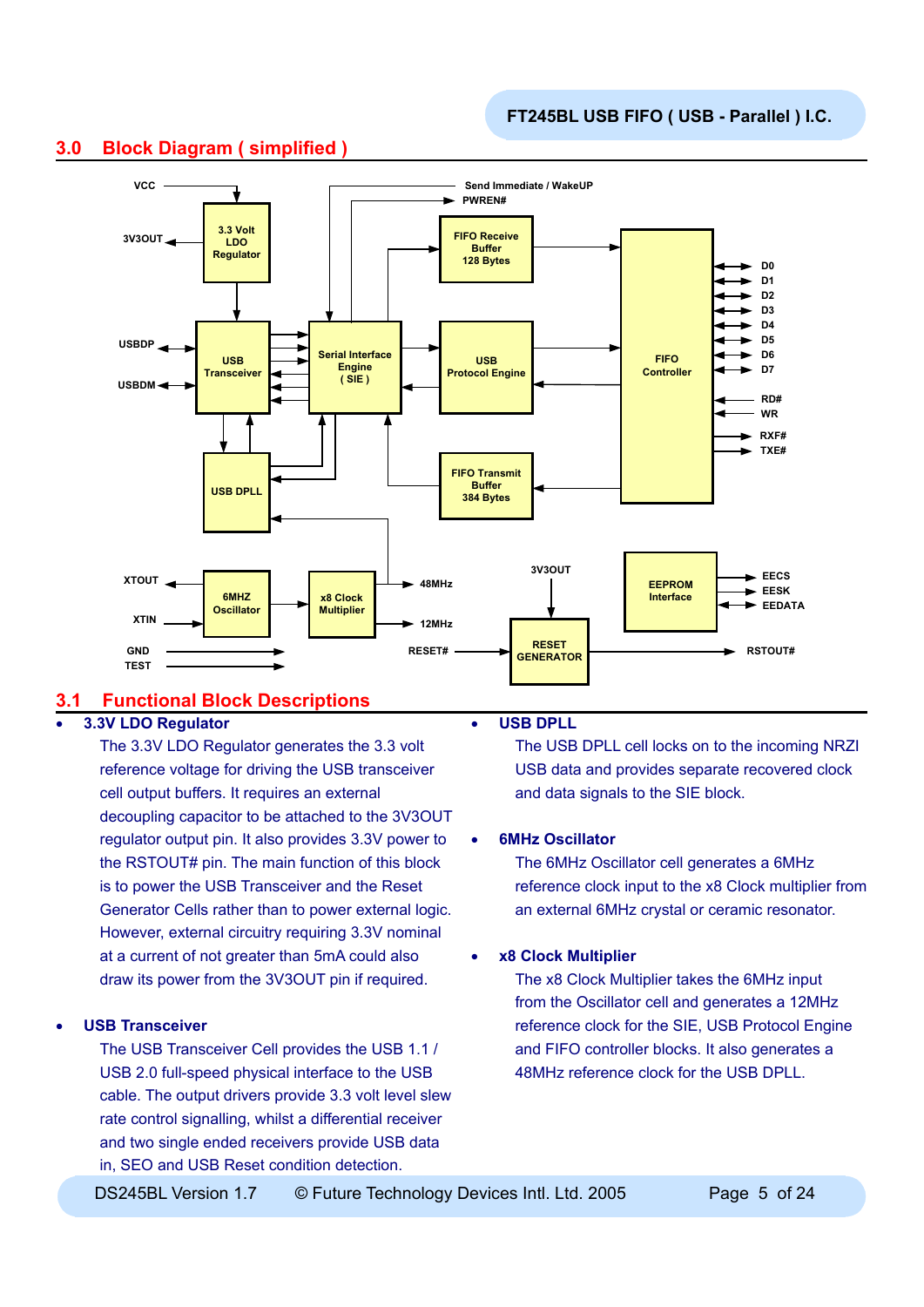#### • **Serial Interface Engine (SIE)**

The Serial Interface Engine (SIE) block performs the Parallel to Serial and Serial to Parallel conversion of the USB data. In accordance to the USB 2.0 specification, it performs bit stuffing / unstuffing and CRC5 / CRC16 generation / checking on the USB data stream.

#### • **USB Protocol Engine**

The USB Protocol Engine manages the data stream from the device USB control endpoint. It handles the low level USB protocol (Chapter 9) requests generated by the USB host controller and the commands for controlling the functional parameters of the FIFO.

#### • **FIFO Receive Buffer (128 bytes)**

Data sent from the USB Host to the FIFO via the USB data out endpoint is stored in the FIFO Receive Buffer and is removed from the buffer by reading the FIFO contents using RD#.

#### • **FIFO Transmit Buffer (384 bytes)**

Data written into the FIFO using WR# is stored in the FIFO Transmit Buffer. The Host removes Data from the FIFO Transmit Data by sending a USB request for data from the device data in endpoint.

#### • **FIFO Controller**

The FIFO Controller handles the transfer of data between the external FIFO interface pins and the FIFO Transmit and Receive buffers.

#### • **RESET Generator**

The Reset Generator Cell provides a reliable power-on reset to the device internal circuitry on power up. An additional RESET# input and RSTOUT# output are provided to allow other devices to reset the FT245BL, or the FT245BL to reset other devices respectively. During reset, RSTOUT# is driven low, otherwise it drives out at the 3.3V provided by the onboard regulator. RSTOUT# can be used to control the 1.5K pull-up on USBDP directly where delayed USB

### **FT245BL USB FIFO ( USB - Parallel ) I.C.**

enumeration is required. RSTOUT# will be low for approximately 5ms after VCC has risen above 3.5V AND the device oscillator is running AND RESET# is high. RESET# should be tied to VCC unless it is a requirement to reset the device from external logic or an external reset generator I.C.

#### • **EEPROM Interface**

Though the FT245BL will work without the optional EEPROM, an external 93C46 (93C56 or 93C66) EEPROM can be used to customise the USB VID, PID, Serial Number, Product Description Strings and Power Descriptor value of the FT245BL for OEM applications. Other parameters controlled by the EEPROM include Remote Wake Up, Isochronous Transfer Mode, Soft Pull Down on Power-Off and USB 2.0 descriptor modes. The EEPROM should be a 16 bit wide configuration such as a MicroChip 93LC46B or equivalent capable of a 1Mb/s clock rate at VCC = 4.35V to 5.25V. The EEPROM is programmableon board over USB using a utility available from FTDI's web site ( [http://www.ftdichip.com](http://www.ftdichip.com/FTDisti.htm) ). This allows a blank part to be soldered onto the PCB and programmed as part of the manufacturing and test process.

If no EEPROM is connected (or the EEPROM is blank), the FT245BL will use its built-in default VID, PID Product Description and Power Descriptor Value. In this case, the device will not have a serial number as part of the USB descriptor.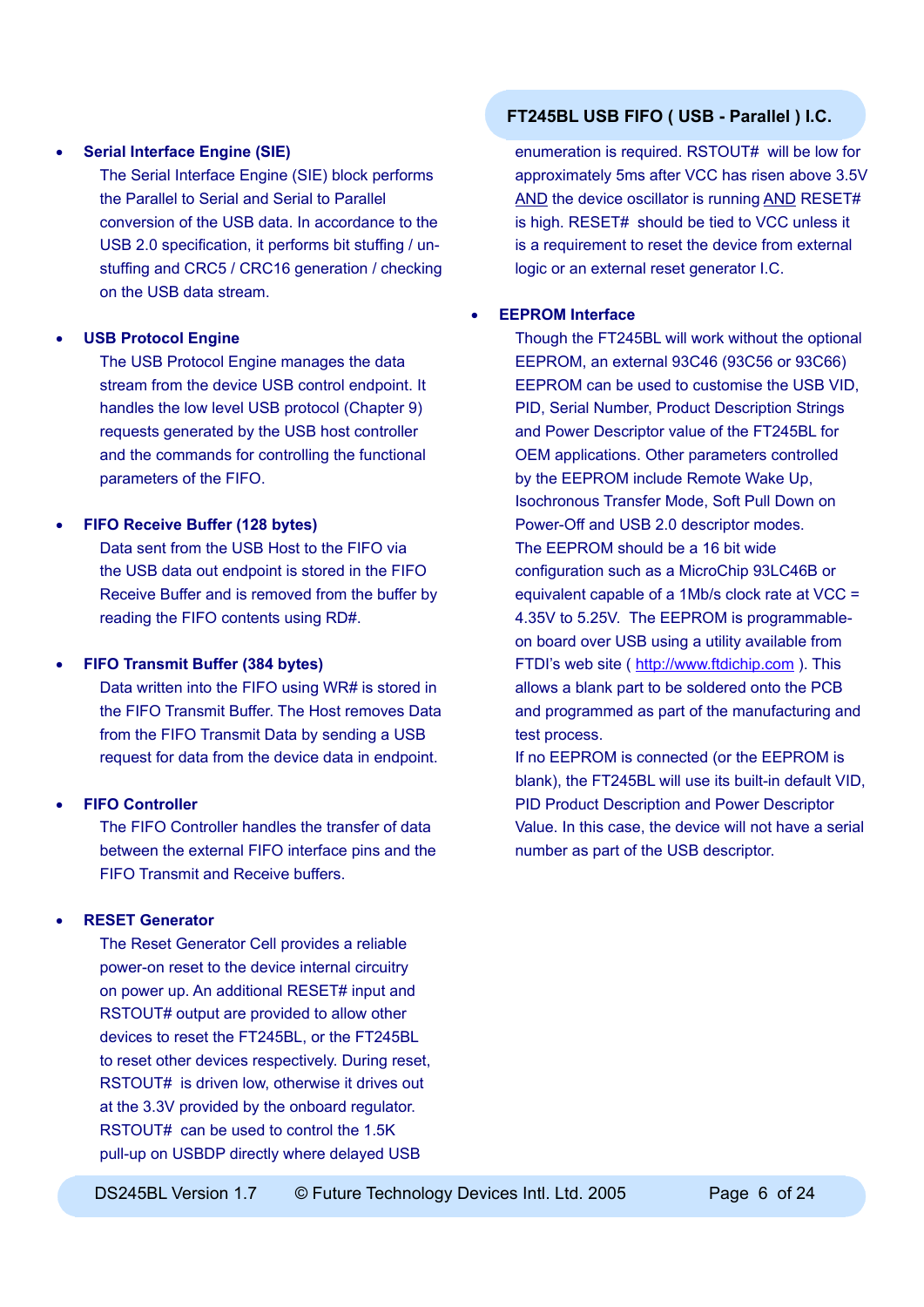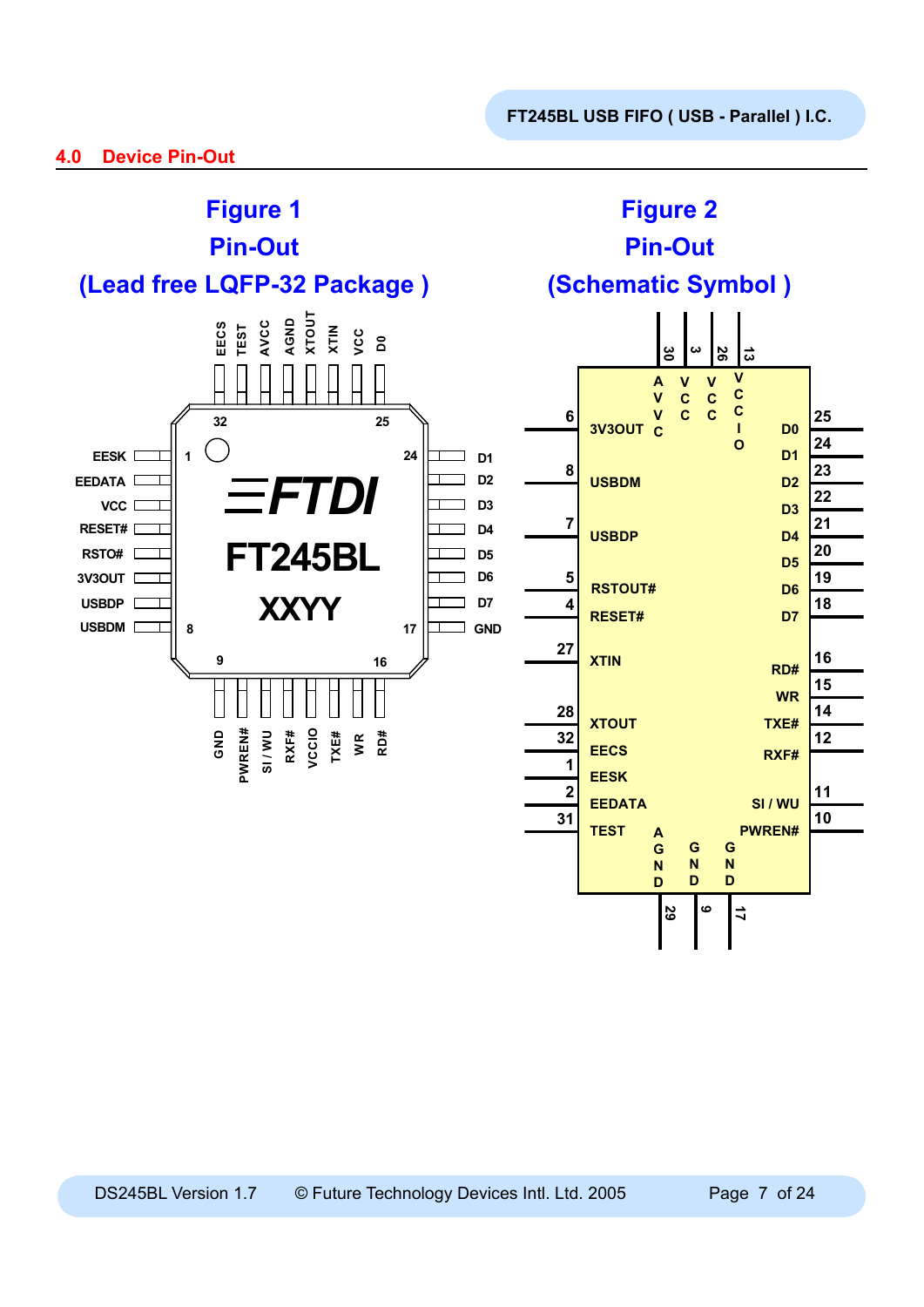### **4.1 Signal Descriptions**

### **Table 1 - FT245BL - PINOUT DESCRIPTION**

#### **FIFO DATA BUS GROUP (\*\*\* Note 1)**

| Pin# | <b>Signal</b>  | <b>Type</b>             | <b>Description</b>  |
|------|----------------|-------------------------|---------------------|
| 25   | <b>DO</b>      | I/O                     | FIFO Data Bus Bit 0 |
| 24   | D <sub>1</sub> | I/O                     | FIFO Data Bus Bit 1 |
| 23   | D <sub>2</sub> | I/O                     | FIFO Data Bus Bit 2 |
| 22   | D <sub>3</sub> | I/O                     | FIFO Data Bus Bit 3 |
| 21   | D4             | I/O                     | FIFO Data Bus Bit 4 |
| 20   | D <sub>5</sub> | $II$                    | FIFO Data Bus Bit 5 |
| 19   | D <sub>6</sub> | I/O                     | FIFO Data Bus Bit 6 |
| 18   | D7             | $\mathsf{I}/\mathsf{O}$ | FIFO Data Bus Bit 7 |

#### **FIFO CONTROL INTERFACE GROUP**

| Pin# | <b>Signal</b> | <b>Type</b> | <b>Description</b>                                                                                                                                                            |
|------|---------------|-------------|-------------------------------------------------------------------------------------------------------------------------------------------------------------------------------|
| 16   | RD#           | IN          | Enables Current FIFO Data Byte on D0D7 when low. Fetches the next FIFO<br>Data Byte (if available) from the Receive FIFO Buffer when RD# goes from low<br>to high. *** Note 1 |
| 15   | WR.           | IN          | Writes the Data Byte on the D0D7 into the Transmit FIFO Buffer when WR goes<br>from high to low. *** Note 1                                                                   |
| 14   | TXF#          | <b>OUT</b>  | When high, do not write data into the FIFO. When low, data can be written into<br>the FIFO by strobing WR high then low. *** Note 2                                           |
| 12   | RXF#          | <b>OUT</b>  | When high, do not read data from the FIFO. When low, there is data available in<br>the FIFO which can be read by strobing RD# low then high again *** Note 2                  |

#### **USB INTERFACE GROUP**

| $P$ in# | <b>Signal</b> | Type | <b>Description</b>                                                |
|---------|---------------|------|-------------------------------------------------------------------|
|         | <b>USBDP</b>  | I/O  | USB Data Signal Plus (Requires 1.5K pull-up to 3V3OUT or RSTOUT#) |
|         | <b>USBDM</b>  | I/O  | USB Data Signal Minus                                             |

#### **EEPROM INTERFACE GROUP**

| Pin# | <b>Signal</b> | <b>Type</b> | <b>Description</b>                                                                                                                                                                                                       |
|------|---------------|-------------|--------------------------------------------------------------------------------------------------------------------------------------------------------------------------------------------------------------------------|
| 32   | <b>EECS</b>   | $II$        | EEPROM - Chip Select. For 48MHz operation pull EECS to GND using a 10K<br>resistor. For 6MHz operation no resistor is required. *** Note 3                                                                               |
|      | <b>FESK</b>   | <b>OUT</b>  | Clock signal to EEPROM. Adding a 10K pull down resistor onto EESK will cause<br>the FT245BL to use USB Product ID 6005 (hex) instead of 6001 (hex). All of the<br>other USB device descriptors are unchanged. *** Note 3 |
|      | <b>FFDATA</b> | $II$        | EEPROM - Data I/O Connect directly to Data-In of the EEPROM and to Data-<br>Out of the EEPROM via a 2.2K resistor. Also pull Data-Out of the EEPROM to<br>VCC via a 10K resistor for correct operation. *** Note 3       |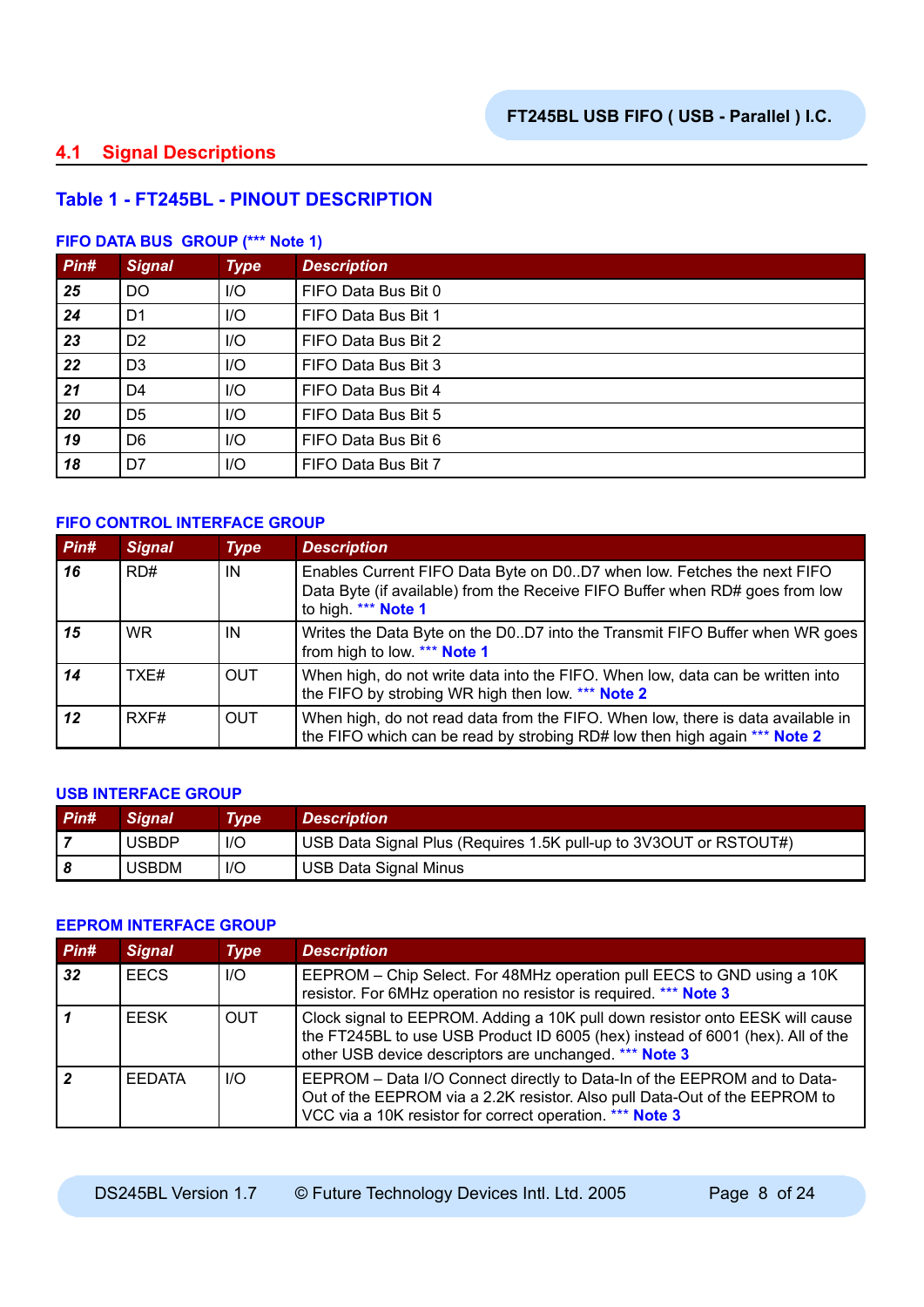| <u>UNER UURTRUE URUUT</u> |               |             |                                                                                                                                                                                                                                                                                                                                                                                                                                                                                                                                                                                                                                                 |  |  |  |
|---------------------------|---------------|-------------|-------------------------------------------------------------------------------------------------------------------------------------------------------------------------------------------------------------------------------------------------------------------------------------------------------------------------------------------------------------------------------------------------------------------------------------------------------------------------------------------------------------------------------------------------------------------------------------------------------------------------------------------------|--|--|--|
| Pin#                      | <b>Signal</b> | <b>Type</b> | <b>Description</b>                                                                                                                                                                                                                                                                                                                                                                                                                                                                                                                                                                                                                              |  |  |  |
| 10                        | PWREN#        | <b>OUT</b>  | Goes Low after the device is configured via USB, then high during USB suspend.<br>Can be used to control power to external logic using a P-Channel Logic Level<br>MOSFET switch. Enable the Interface Pull-Down Option in EEPROM when using<br>the PWREN# pin in this way.                                                                                                                                                                                                                                                                                                                                                                      |  |  |  |
| 11                        | SI/WU         | IN          | The Send Immediate / WakeUp signal combines two functions on a single pin. If<br>USB is in suspend mode (PWREN# = 1) and remote wakeup is enabled in the<br>EEPROM, strobing this pin low will cause the device to request a resume on the<br>USB Bus. Normally, this can be used to wake up the Host PC.<br>During normal operation (PWREN# = 0), if this pin is strobed low any data in the<br>device TX buffer will be sent out over USB on the next Bulk-IN request from the<br>drivers regardless of the pending packet size. This can be used to optimise USB<br>transfer speed for some applications. Tie this pin to VCCIO if not used. |  |  |  |

#### **POWER CONTROL GROUP**

#### **MISCELLANEOUS SIGNAL GROUP**

| Pin# | <b>Signal</b> | <b>Type</b> | <b>Description</b>                                                                                                                                                                                                                                                                                               |
|------|---------------|-------------|------------------------------------------------------------------------------------------------------------------------------------------------------------------------------------------------------------------------------------------------------------------------------------------------------------------|
|      | RESET#        | IN          | Can be used by an external device to reset the FT245BL. If not required, tie to<br>VCC.                                                                                                                                                                                                                          |
| 5    | RSTOUT#       | <b>OUT</b>  | Output of the internal Reset Generator. Stays high impedance for $\sim$ 5ms after<br>VCC > 3.5V and the internal clock starts up, then clamps its output to the 3.3V<br>output of the internal regulator. Taking RESET# low will also force RSTOUT# to<br>drive low. RSTOUT# is NOT affected by a USB Bus Reset. |
| 27   | <b>XTIN</b>   | IN          | Input to 6MHz Crystal Oscillator Cell. This pin can also be driven by an external<br>6MHz clock if required. Note: Switching threshold of this pin is VCC/2, so if<br>driving from an external source, the source must be driving at 5V CMOS level or<br>a.c. coupled to centre around VCC/2.                    |
| 28   | <b>XTOUT</b>  | <b>OUT</b>  | Output from 6MHz Crystal Oscillator Cell. XTOUT stops oscillating during USB<br>suspend, so take care if using this signal to clock external logic.                                                                                                                                                              |
| 31   | <b>TEST</b>   | IN          | Puts device in I.C. test mode – must be tied to GND for normal operation.                                                                                                                                                                                                                                        |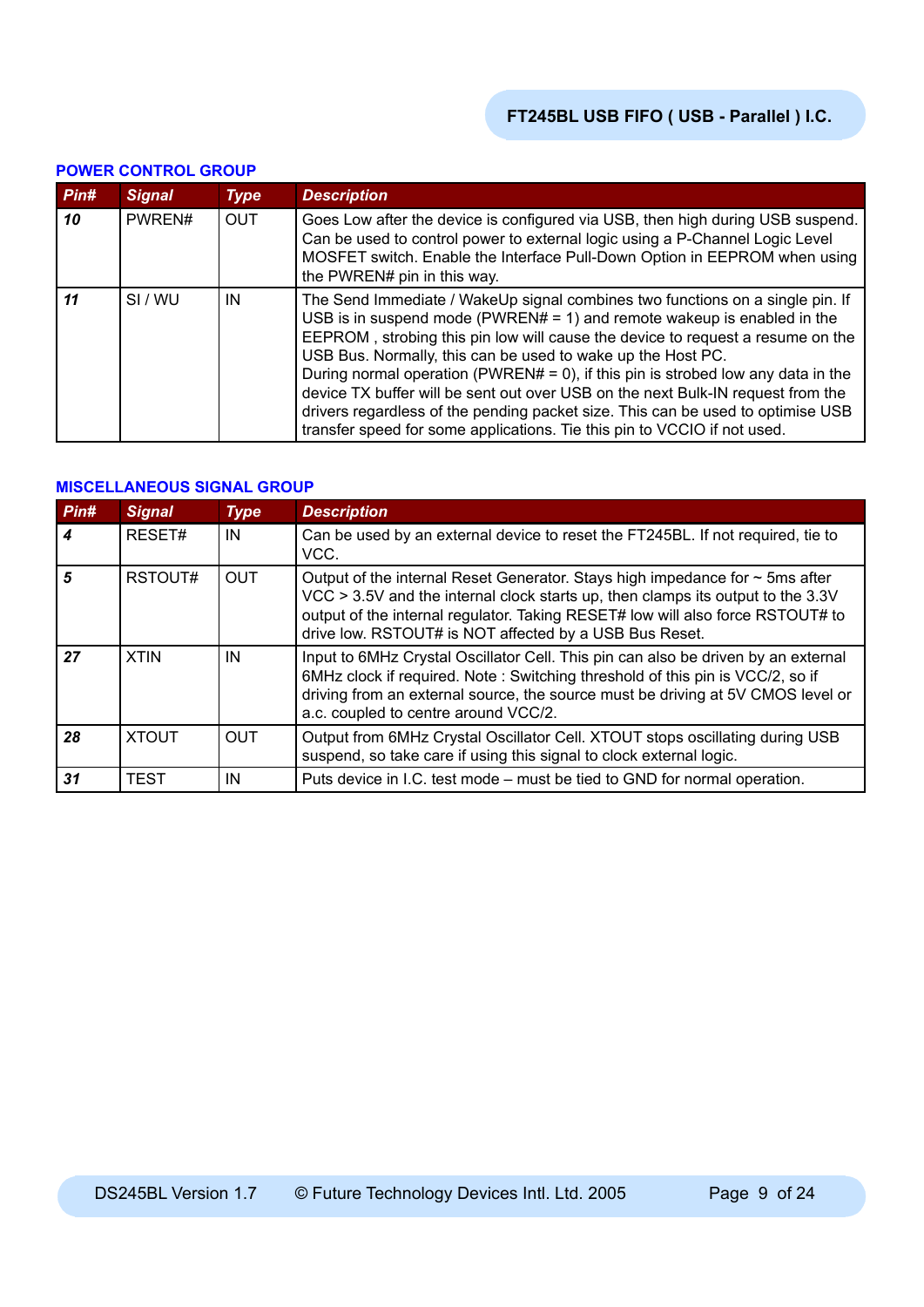| Pin# | <b>Signal</b> | <b>Type</b> | <b>Description</b>                                                                                                                                                                                                                                                                                                                                                                                      |
|------|---------------|-------------|---------------------------------------------------------------------------------------------------------------------------------------------------------------------------------------------------------------------------------------------------------------------------------------------------------------------------------------------------------------------------------------------------------|
| 6    | 3V3OUT        | <b>OUT</b>  | 3.3 volt Output from the integrated L.D.O. regulator This pin should be decoupled<br>to GND using a 33nF ceramic capacitor in close proximity to the device pin. Its<br>prime purpose is to provide the internal 3.3V supply to the USB transceiver cell<br>and the RSTOUT# pin. A small amount of current (<= 5mA) can be drawn from<br>this pin to power external 3.3V logic if required.             |
| 3,26 | <b>VCC</b>    | <b>PWR</b>  | +4.35 volt to +5.25 volt VCC to the device core, LDO and none-FIFO interface<br>pins.                                                                                                                                                                                                                                                                                                                   |
| 13   | <b>VCCIO</b>  | <b>PWR</b>  | +3.0 volt to +5.25 volt VCC to the FIFO interface pins 1012, 1416 and 1825.<br>When interfacing with 3.3V external logic in a bus powered design connect<br>VCCIO to a 3.3V supply generated from the USB bus. When interfacing with<br>3.3V external logic in a self powered design connect VCCIO to the 3.3V supply<br>of the external logic. Otherwise connect to VCC to drive out at 5V CMOS level. |
| 9,17 | GND           | <b>PWR</b>  | Device - Ground Supply Pins                                                                                                                                                                                                                                                                                                                                                                             |
| 30   | <b>AVCC</b>   | <b>PWR</b>  | Device - Analog Power Supply for the internal x8 clock multiplier                                                                                                                                                                                                                                                                                                                                       |
| 29   | <b>AGND</b>   | <b>PWR</b>  | Device - Analog Ground Supply for the internal x8 clock multiplier                                                                                                                                                                                                                                                                                                                                      |

#### **POWER AND GND GROUP**

**Note 1 :** In Input Mode, these pins are pulled to VCCIO via internal 200K resistors. These can be programmed to gently pull low during USB suspend ( PWREN# = "1" ) by setting this option in the EEPROM.

**Note 2:** During device reset, these pins are tri-state but pulled up to VCCIO via internal 200K resistors.

**Note 3:** During device reset, these pins are tri-state but pulled up to VCC via internal 200K resistors.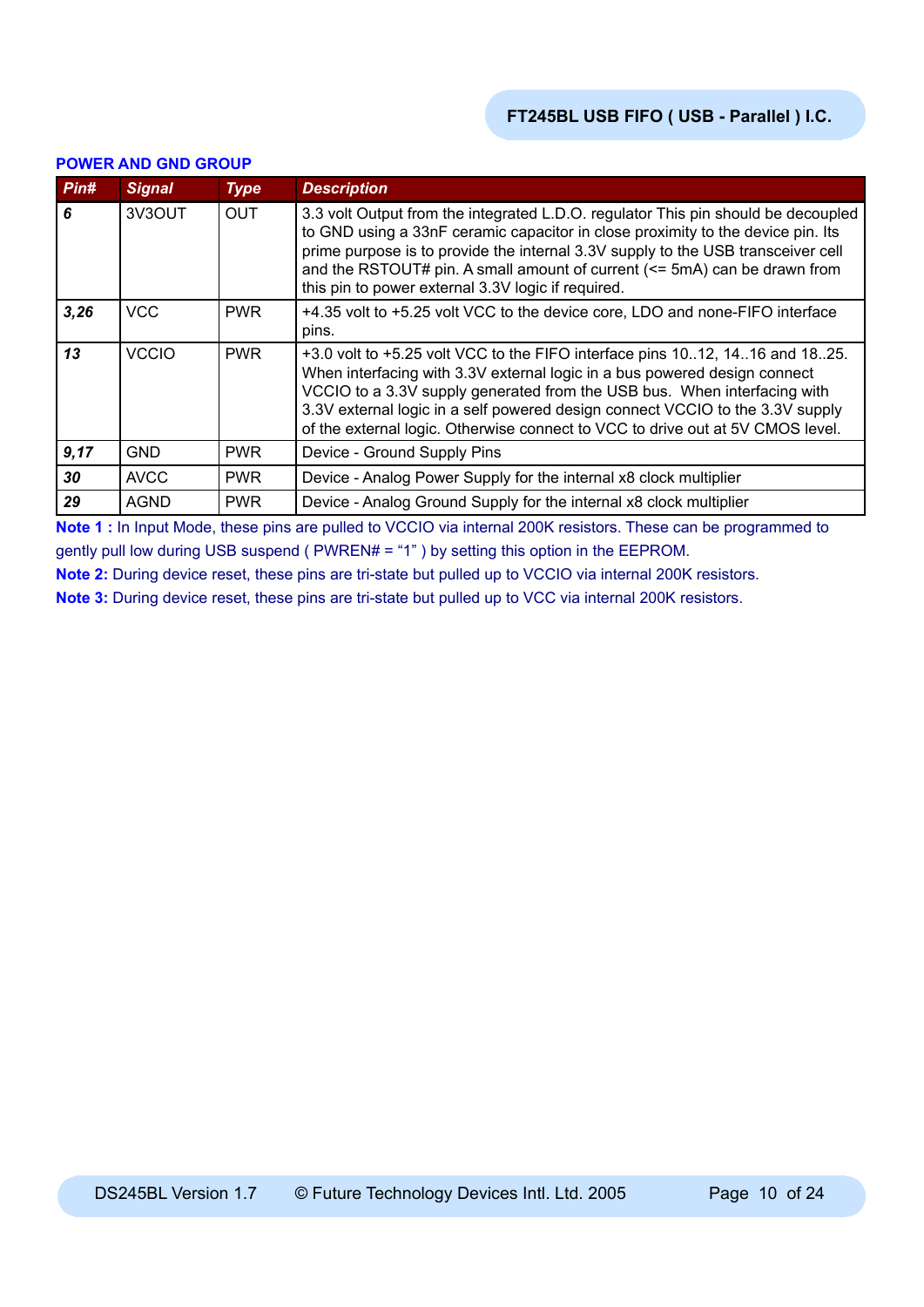#### **FT245BL TIMING DIAGRAM – FIFO READ CYCLE**



| <b>Time</b>    | <b>Description</b>                                   | Min       | Max | Unit |
|----------------|------------------------------------------------------|-----------|-----|------|
| T <sub>1</sub> | <b>RD Active Pulse Width</b>                         | 50        |     | ns   |
| T <sub>2</sub> | RD to RD Pre-Charge Time                             | $50 + T6$ |     | ns   |
| T <sub>3</sub> | RD Active to Valid Data *** Note 4                   | 20        | 50  | ns   |
| T <sub>4</sub> | Valid Data Hold Time from RD Inactive *** Note 4   0 |           |     | ns   |
| T <sub>5</sub> | RD Inactive to RXF#                                  | 0         | 25  | ns   |
| T6             | RXF inactive after RD cycle                          | 80        |     | ns   |

\*\*\* **Note 4** - Load 30 pF

#### FT245BL TIMING DIAGRAM – FIFO WRITE CYCLE



DS245BL Version 1.7 © Future Technology Devices Intl. Ltd. 2005 Page 11 of 24

T11 WR Inactive to TXE# 15 25 ns T12 TXE inactive after WR cycle 80 and 80 ns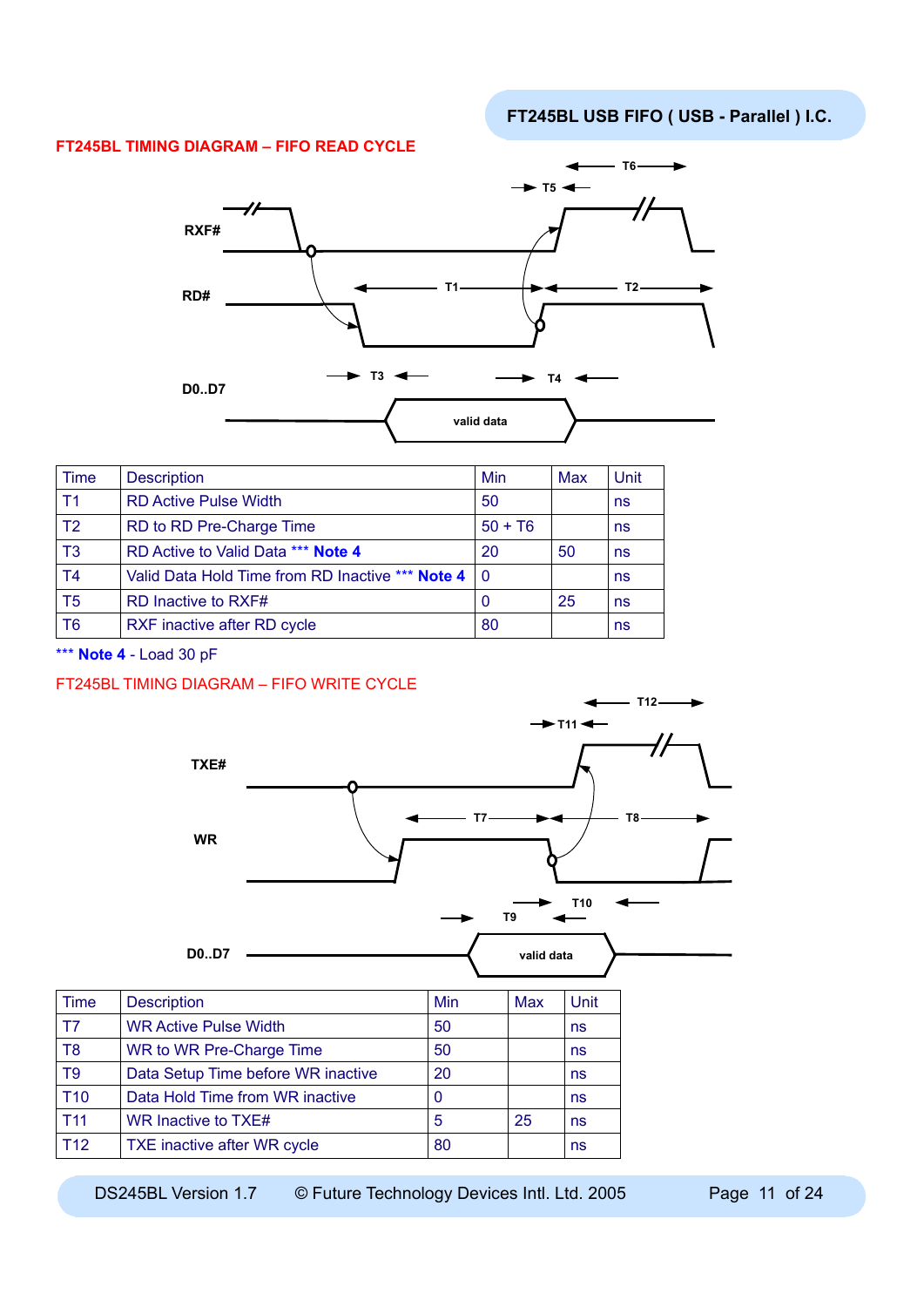

### **Figure 3 – 32 LD Lead free LQFP Package Dimensions**

The FT245BL is supplied in a 32 pin lead free LQFP package as standard. This package has a 7mm x 7mm body ( 9mm x 9mm including leads ) with leads on a 0.8mm pitch. The above drawing shows the LQFP-32 package – all dimensions are in millimetres. Note that there are two date code formats used - XXYY = Date Code where XX = 1 or 2 digit year number,  $YY = 2$  digit week number); or XYY-1 where  $X = 1$  digit year number,  $YY = 2$  digit week number.

The FT245BL is fully compliant with the European Union RoHS directive.

An alternative 5mm x 5mm leadless QFN is also available for projects where package area is critical. Part number for this version is FT245BQ. The FT245BQ is also a lead free package. See the seperate datasheet for package dimensions.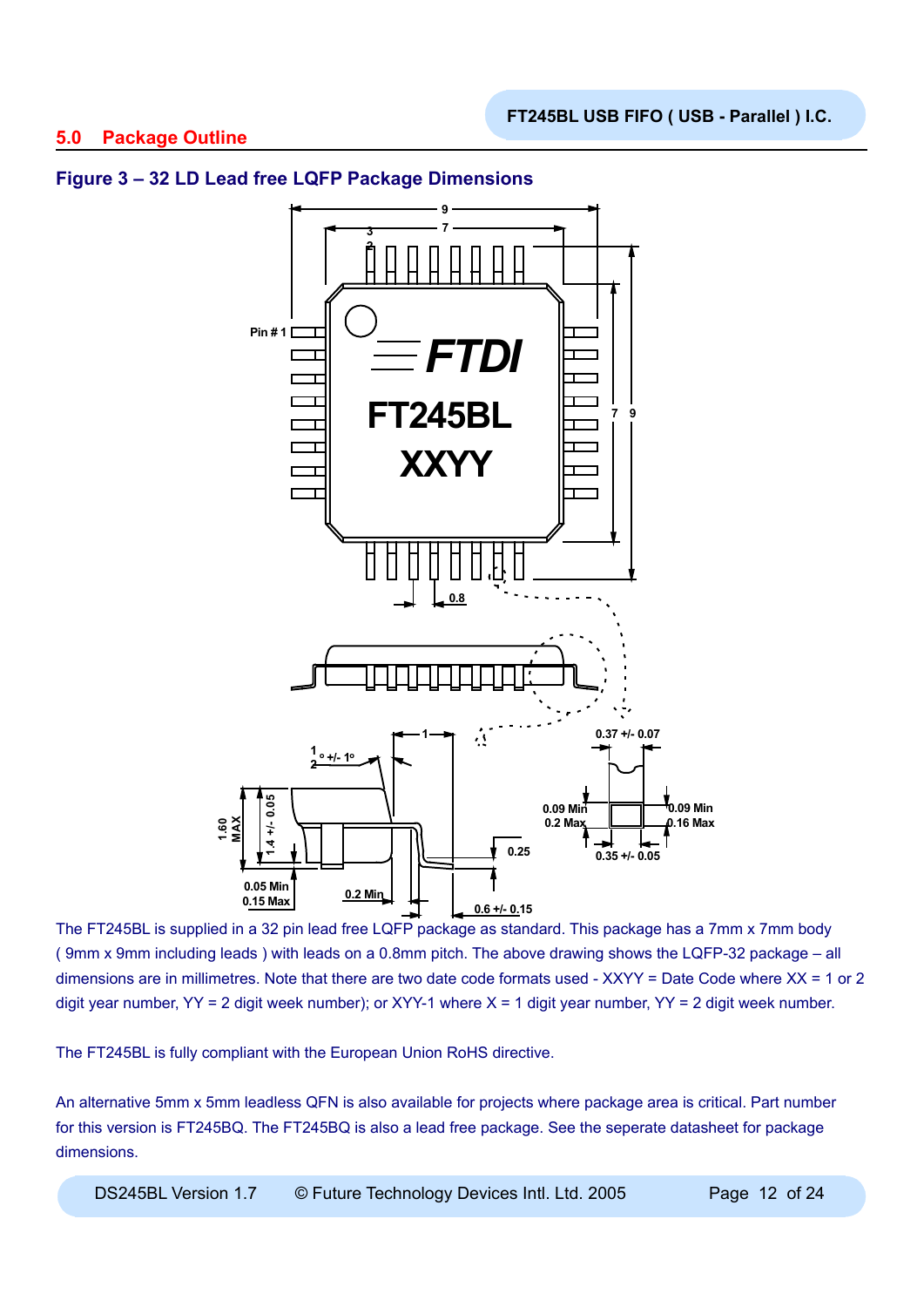### **6.0 Absolute Maximum Ratings**

These are the absolute maximum ratings for the FT245BL device in accordance with the Absolute Maximum Rating System (IEC 60134). Exceeding these may cause permanent damage to the device.

| <b>Parameter</b>                                                           | <b>Value</b>                                     | <b>Units</b> |
|----------------------------------------------------------------------------|--------------------------------------------------|--------------|
| Storage Temperature                                                        | $-65^{\circ}$ C to + 150 $^{\circ}$ C            | Degrees C    |
| Floor Life (Out of Bag) at Factory Ambient<br>(30°C/60% Relative Humidity) | 192 Hours (Level 3 Compliant)<br><b>**Note 5</b> |              |
| Ambient Temperature (Power Applied)                                        | $0^{\circ}$ C to + 70 $^{\circ}$ C               | Degrees C    |
| M.T.B.F. (at $35^{\circ}$ C)                                               | 247484 Hours $\approx$ 28 Years                  |              |
| <b>VCC Supply Voltage</b>                                                  | $-0.5$ to $+6.00$                                | V            |
| D.C. Input Voltage - USBDP and USBDM                                       | $-0.5$ to $+3.8$                                 | V            |
| D.C. Input Voltage - High Impedance Bidirectionals                         | $-0.5$ to $+(Vec +0.5)$                          | V            |
| D.C. Input Voltage - All other Inputs                                      | $-0.5$ to $+(Vcc +0.5)$                          | $\vee$       |
| DC Output Current - Outputs                                                | 24                                               | mA           |
| DC Output Current - Low Impedance Bidirectionals                           | 24                                               | mA           |
| Power Dissipation (VCC = 5.25V)                                            | 500                                              | mW           |
| Electrostatic Discharge Voltage (Human Body Model) (I < 1uA)               | $+/- 3000$                                       | $\vee$       |
| Latch Up Current (Vi = $+/-$ 10V maximum, for 10 ms)                       | $+/-200$                                         | mA           |

\*\*\* **Note 5** - If devices are stored out of the packaging beyond this time limit the devices should be baked before use. *The devices should be ramped up to a temperature of 110*<sup>o</sup> C *and baked for 8 to 10 hours.*

### **6.1 D.C. Characteristics**

#### **DC Characteristics (Ambient Temperature = 0 to 70°C)**

#### **Operating Voltage and Current**

| <b>Parameter</b> | <b>Description</b>                    | Min                      | Typ                      | <b>Max</b> | Units | <b>Conditions</b>       |
|------------------|---------------------------------------|--------------------------|--------------------------|------------|-------|-------------------------|
| Vcc1             | <b>VCC Operating Supply Voltage</b>   | 4.35                     | 5.0                      | 5.25       |       |                         |
| Vcc2             | <b>VCCIO Operating Supply Voltage</b> | 3.0                      | $\overline{\phantom{0}}$ | 5.25       |       |                         |
| $_{lcc1}$        | <b>Operating Supply Current</b>       | $\overline{\phantom{0}}$ | 25                       | -          | mA    | <b>Normal Operation</b> |
| lcc2             | <b>Operating Supply Current</b>       | $\overline{\phantom{0}}$ | 100                      | 200        | uA    | USB Suspend *** Note 6  |

**\*\*\*Note 6** *– Supply current excludes the 200uA nominal drawn by the external pull-up resistor on USBDP.*

#### **FIFO Data / Control Bus IO Pin Characteristics ( VCCIO = 5.0V )**

| <b>Parameter</b> | <b>Description</b>         | <b>Min</b> | Typ | Max | <b>Units</b> | <b>Conditions</b> |
|------------------|----------------------------|------------|-----|-----|--------------|-------------------|
| Voh              | Output Voltage High        | 3.2        | 4.1 | 4.9 | v            | source = $2mA$    |
| Vol              | Output Voltage Low         | 0.3        | 0.4 | 0.6 | v            | l sink = 2 mA     |
| Vin              | Input Switching Threshold  | 1.3        | 1.6 | 1.9 |              | *** Note 7        |
| <b>VHys</b>      | Input Switching Hysteresis | 50         | 55  | 60  | mV           |                   |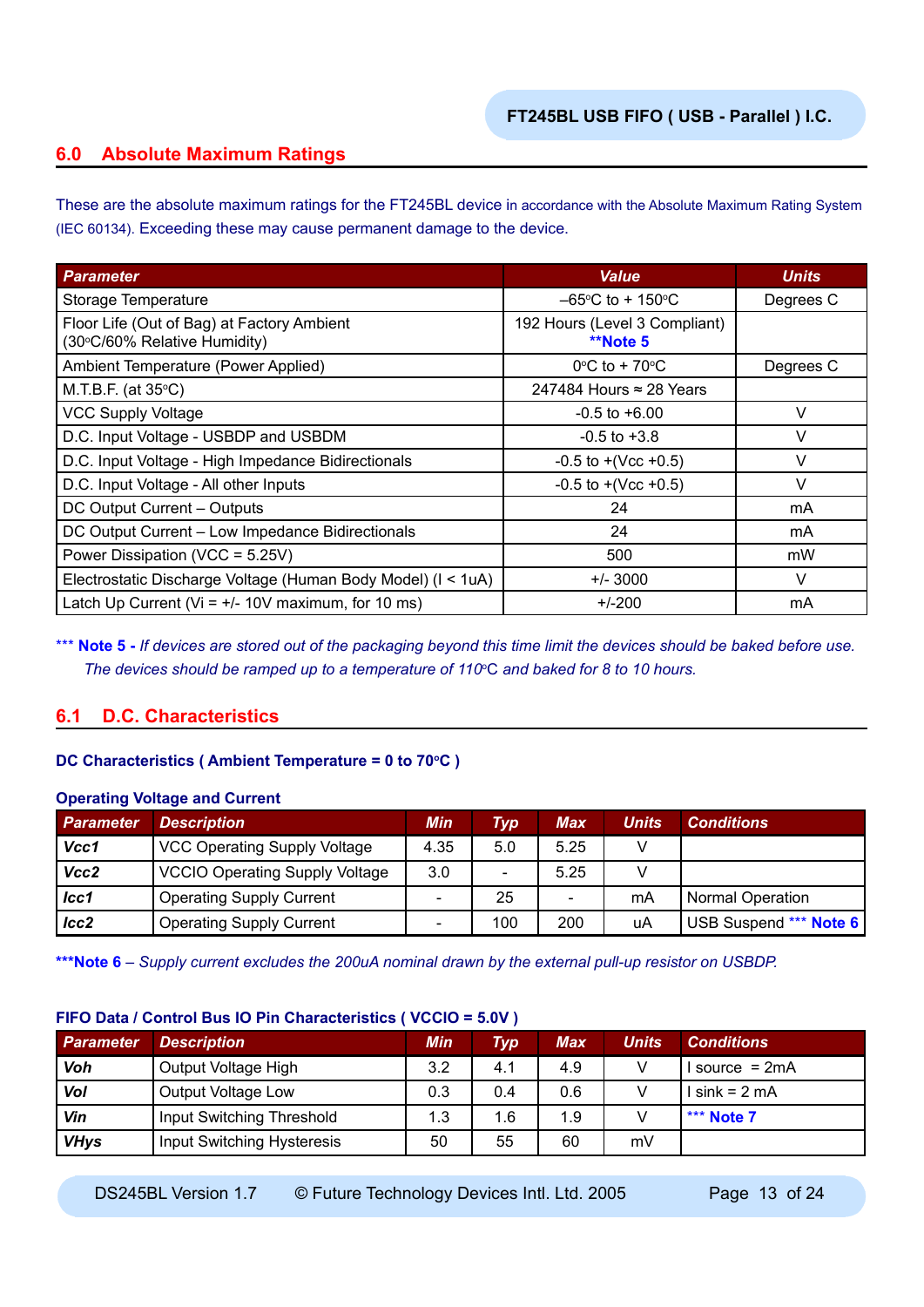| Parameter   | <b>Description</b>         | <b>Min</b> | Typ | <b>Max</b> | <b>Units</b> | <b>Conditions</b> |
|-------------|----------------------------|------------|-----|------------|--------------|-------------------|
| Voh         | Output Voltage High        | 2.2        | 2.7 | 3.2        | V            | source = 2mA      |
| Vol         | Output Voltage Low         | 0.3        | 0.4 | 0.5        |              | l sink = 4 mA     |
| Vin         | Input Switching Threshold  | 1.0        | 1.2 | 1.5        |              | *** Note 7        |
| <b>VHys</b> | Input Switching Hysteresis | 20         | 25  | 30         | mV           |                   |

#### **FIFO Data / Control Bus IO Pin Characteristics ( VCCIO = 3V to 3.6V )**

**\*\*\*Note 7** *– Inputs or IO Pins in Input Mode have an internal 200K pull-up resistor to VCCIO.*

### **XTIN / XTOUT Pin Characteristics**

| <b>Parameter</b> | <b>Description</b>        | Min | <b>Typ</b>               | Max | <b>Units</b> | <b>Conditions</b> |
|------------------|---------------------------|-----|--------------------------|-----|--------------|-------------------|
| Voh              | Output Voltage High       | 4.0 | $\overline{\phantom{0}}$ | 5.0 |              | $Fosc = 6MHz$     |
| Vol              | Output Voltage Low        | 0.1 | $\sim$                   | 1.0 |              | $Fosc = 6MHz$     |
| Vin              | Input Switching Threshold | 1.8 | 2.5                      | 3.2 |              |                   |

### **RESET#, TEST, EECS, EESK, EEDATA, IO Pin Characteristics**

| <b>Parameter</b> | <b>Description</b>         | <b>Min</b> | Typ | Max | <b>Units</b> | <b>Conditions</b> |
|------------------|----------------------------|------------|-----|-----|--------------|-------------------|
| Voh              | Output Voltage High        | 3.2        | 4.1 | 4.9 |              | I source = 2mA    |
| Vol              | Output Voltage Low         | 0.3        | 0.4 | 0.6 |              | $lsink = 2 mA$    |
| Vin              | Input Switching Threshold  | 1.3        | 1.6 | 1.9 |              | $\mid$ *** Note 8 |
| <b>VHys</b>      | Input Switching Hysteresis | 50         | 55  | 60  | mV           |                   |

**\*\*\*Note 8** *– EECS, EESK and EEDATA pins have an internal 200K pull-up resistor to VCC*

#### **RSTOUT Pin Characteristics**

| <b>Parameter</b> | <b>Description</b>  | <b>Min</b> | <b>Typ</b>               | Max | Units | <b>Conditions</b> |
|------------------|---------------------|------------|--------------------------|-----|-------|-------------------|
| Voh              | Output Voltage High | 3.0        | $\sim$                   | 3.6 |       | I source $= 2mA$  |
| Vol              | Output Voltage Low  | 0.3        | $\overline{\phantom{a}}$ | 0.6 |       | $sin k = 2 mA$    |

#### **USB IO Pin Characteristics**

| <b>Parameter</b> | <b>Description</b>             | <b>Min</b> | <b>Typ</b> | <b>Max</b> | <b>Units</b> | <b>Conditions</b>                                         |
|------------------|--------------------------------|------------|------------|------------|--------------|-----------------------------------------------------------|
| <b>UVoh</b>      | IO Pins Static Output (High)   | 2.8        |            | 3.6        | V            | $RI = 1.5K$ to 3V3Out (D+)<br>$RI = 15K$ to GND ( $D -$ ) |
| <b>UVol</b>      | IO Pins Static Output (Low)    | $\Omega$   |            | 0.3        | V            | $RI = 1.5K$ to 3V3Out (D+)<br>$RI = 15K$ to GND ( $D-$ )  |
| <b>UVse</b>      | Single Ended Rx Threshold      | 0.8        |            | 2.0        | V            |                                                           |
| <b>UCom</b>      | Differential Common Mode       | 0.8        |            | 2.5        | V            |                                                           |
| <b>UVDif</b>     | Differential Input Sensitivity | 0.2        |            |            | v            |                                                           |
| <b>UDrvZ</b>     | Driver Output Impedance        | 29         |            | 44         | Ohm          | *** Note 9                                                |

**Note 9** *– Driver Output Impedance includes the external 27R series resistors on USBDP and USBDM pins.*

DS245BL Version 1.7 © Future Technology Devices Intl. Ltd. 2005 Page 14 of 24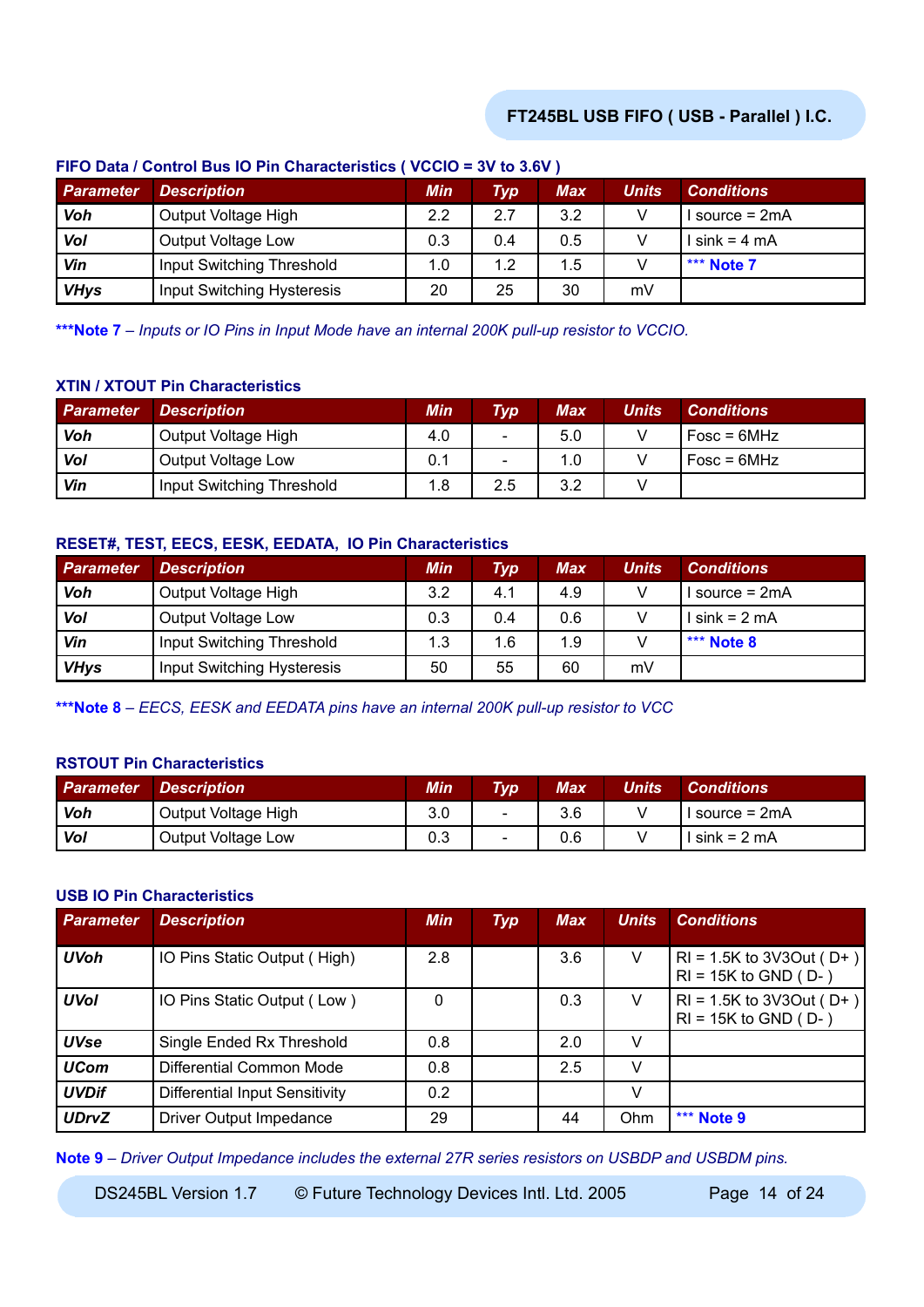## **7.0 Device Configuration Examples**

## **7.1 Oscillator Configurations**

### **Figure 4**

**3 Pin Ceramic Resonator Configuration**

## **Figure 5 Crystal or 2-Pin Ceramic Resonator Configuration**



Figure 4 illustrates how to use the FT245BL with a 3-Pin Ceramic Resonator. A suitable part would be a ceramic resonator from Murata's CERALOCK range. (Murata Part Number CSTCR6M00G15), or equivalent. 3-Pin ceramic resonators have the load capacitors built into the resonator so no external loading capacitors are required. This makes for an economical configuration. The accuracy of this Murata ceramic resonator is +/- 0.1% and it is specifically designed for USB full speed applications. A 1 MOhm loading resistor across XTIN and XTOUT is recommended in order to guarantee this level of accuracy.

Other ceramic resonators with a lesser degree of accuracy ( typically +/- 0.5% ) are technically outwith the USB specification, but it has been calculated that using such a device will work satisfactorily in practice with a FT245BL design.

Figure 5 illustrates how to use the FT245BL with a 6MHz Crystal or 2-Pin Ceramic Resonator. In this case, these devices do not have in-built loading capacitors so these have to be added between XTIN, XTOUT and GND as shown. A value of 27pF is shown as the capacitor in the example – this will be good for many crystals and some resonators but do select the value based on the manufacturers recommendations wherever possible. If using a crystal, use a parallel cut type. If using a resonator, see the previous note on frequency accuracy.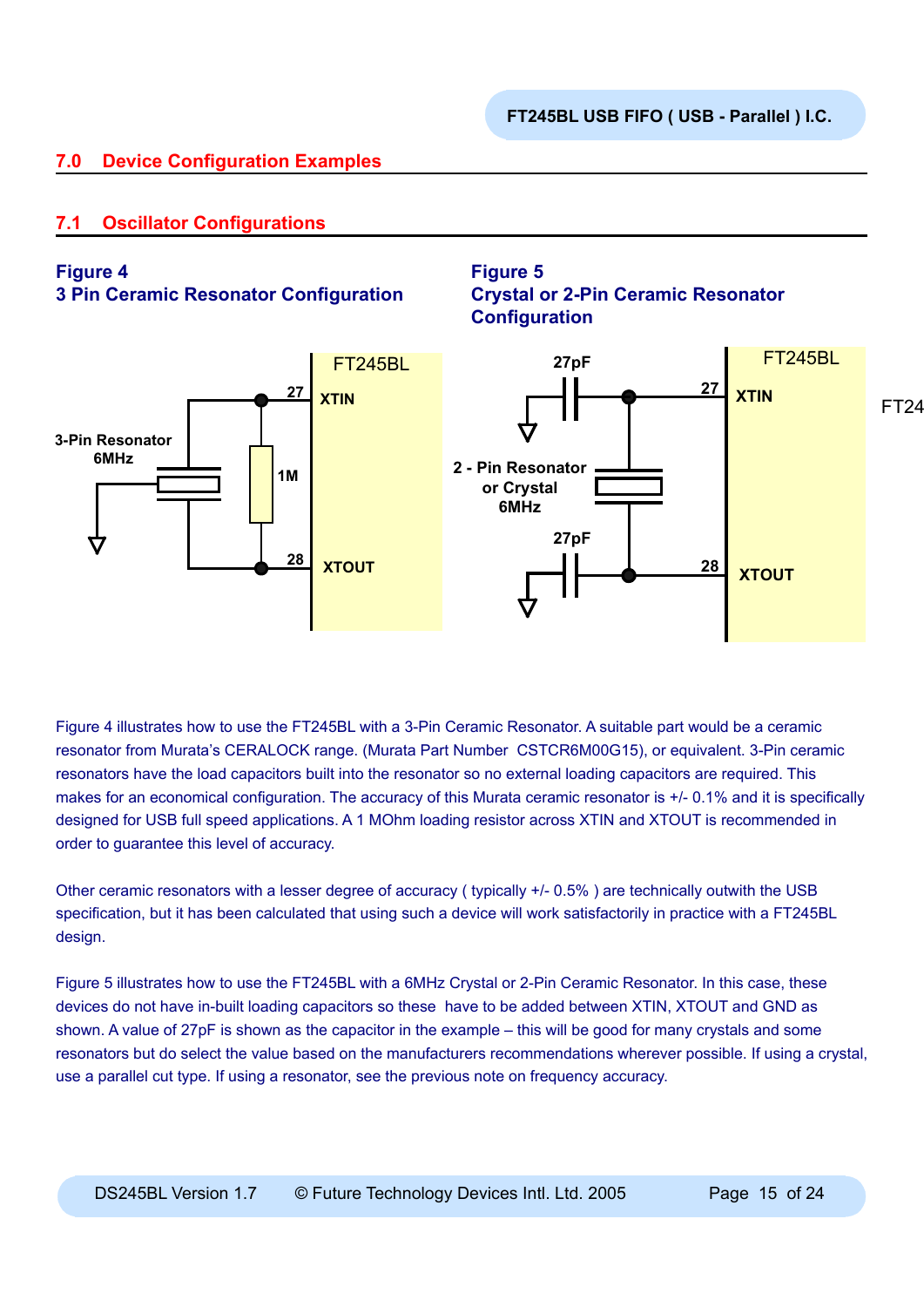## **7.2 EEPROM Configuration**

## **Figure 6 EEPROM Configuration**



Figure 6 illustrates how to connect the FT245BL to the 93C46 (93C56 or 93C66) EEPROM. EECS (pin 32) is directly connected to the chip select (CS) pin of the EEPROM. EESK (pin 1) is directly connected to the clock (SK) pin of the EEPROM. EEDATA (pin 2) is directly connected to the Data In (Din) pin of the EEPROM. There is a potential condition whereby both the Data Output (Dout) of the EEPROM can drive out at the same time as the EEDATA pin of the FT245BL. To prevent potential data clash in this situation, the Dout of the EEPROM is connected to EEDATA of the FT245BL via a 2.2 K resistor.

Following a power-on reset or a USB reset, the FT245BL will scan the EEPROM to find out a) if an EEPROM is attached to the Device and b) if the data in the device is valid. If both of these are the case, then the FT245BL will use the data in the EEPROM, otherwise it will use its built-in default values. When a valid command is issued to the EEPROM from the FT245BL, the EEPROM will acknowledge the command by pulling its Dout pin low. In order to check for this condition, it is necessary to pull Dout high using a 10K resistor. If the command acknowledge doesn't happen then EEDATA will be pulled high by the 10K resistor during this part of the cycle and the device will detect an invalid command or no EEPROM present.

There are two varieties of these EEPROM's on the market – one is configured as being 16 bits wide, the other is configured as being 8 bits wide. These are available from many sources such as Microchip, ST Micro, ISSI etc. The FT245BL requires EEPROM's with a 16-bit wide configuration such as the Microchip 93LC46B device. The EEPROM must be capable of reading data at a 1Mb clock rate at a supply voltage of 4.35V to 5.25V. Most available parts are capable of this.

Check the manufacturers data sheet to find out how to connect pins 6 and 7 of the EEPROM. Some devices specify these as no-connect, others use them for selecting 8 / 16 bit mode or for test functions. Some other parts have their pinout rotated by  $90^\circ$  so please select the required part and its options carefully.

It is possible to "share" the EEPROM between the FT245BL and another external device such as an MCU. However, this can only be done when the FT245BL is in its reset condition as it tri-states its EEPROM interface at that time. A typical configuration would use four bits of an MCU IO Port. One bit would be used to hold the FT245BL reset (using RESET#) on power-up, the other three would connect to the EECS, EESK and EEDATA pins of the FT245BL in order to read / write data to the EEPROM at this time. Once the MCU has read / written the EEPROM, it would take RESET# high to allow the FT245BL to configure itself and enumerate over USB.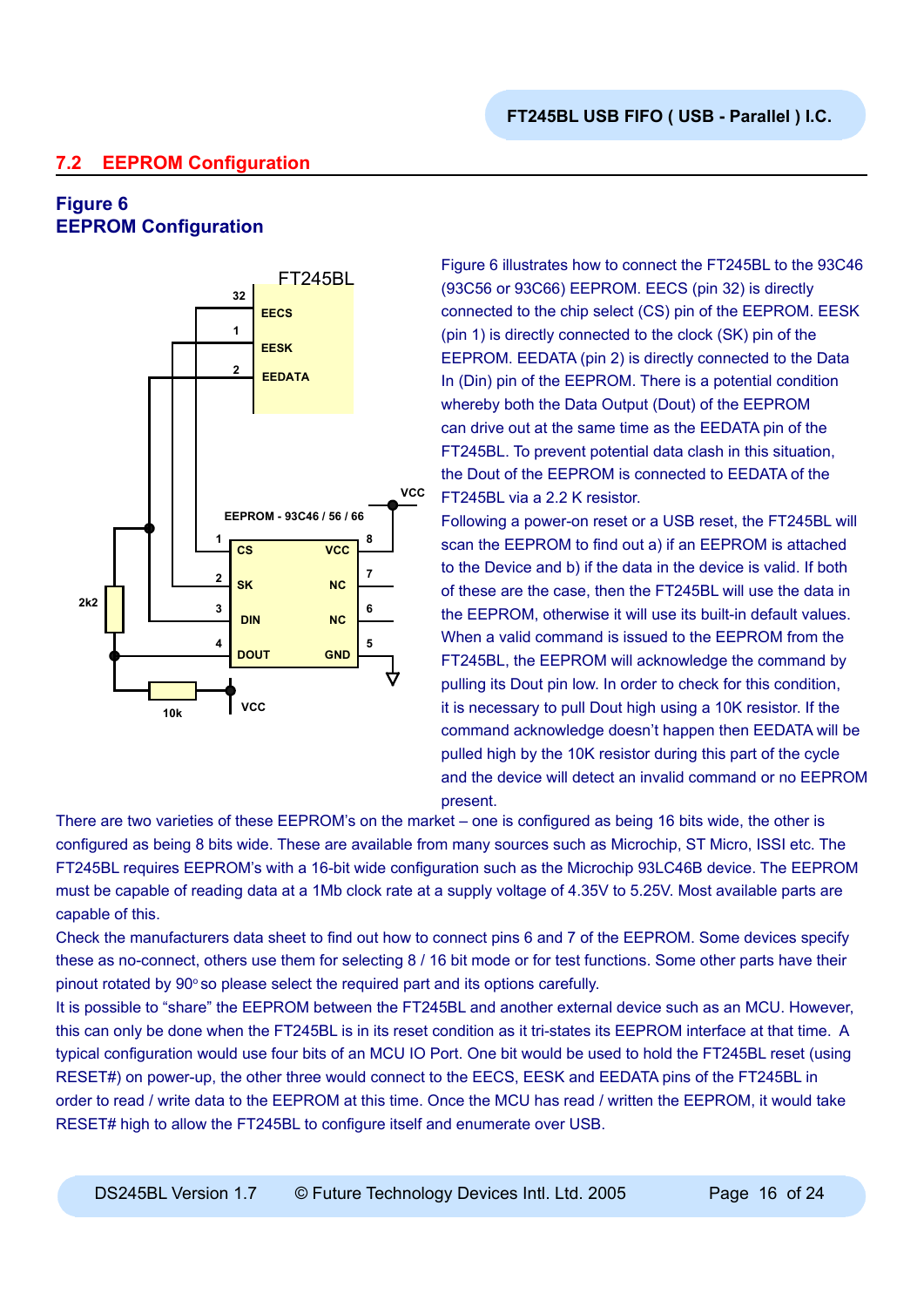## **7.3 USB Bus Powered and Self Powered Configuration**

# **Figure 7**

## **USB Bus Powered Configuration**



Figure 7 illustrates a typical USB bus powered configuration. A USB Bus Powered device gets its power from the USB bus. Basic rules for USB Bus power devices are as follows –

- a) On plug-in, the device must draw no more than 100mA
- b) On USB Suspend the device must draw no more than 500uA.
- c) A Bus Powered High Power Device (one that draws more than 100mA) should use the PWREN# pin to keep the current below 100mA on plug-in and 500uA on USB suspend.
- d) A device that consumes more than 100mA can not be plugged into a USB Bus Powered Hub
- e) No device can draw more that 500mA from the USB Bus.

The power descriptor in the EEPROM should be programmed to match the current draw of the device.

A Ferrite Bead is connected in series with USB power to prevent noise from the device and associated circuitry (EMI) being radiated down the USB cable to the Host. The value of the Ferrite Bead depends on the total current required by the circuit – a suitable range of Ferrite Beads is available from Steward ([www.steward.com](http://www.steward.com)) for example Steward Part # **MI0805K400R-00 also available as DigiKey Part #** 240-1035-1.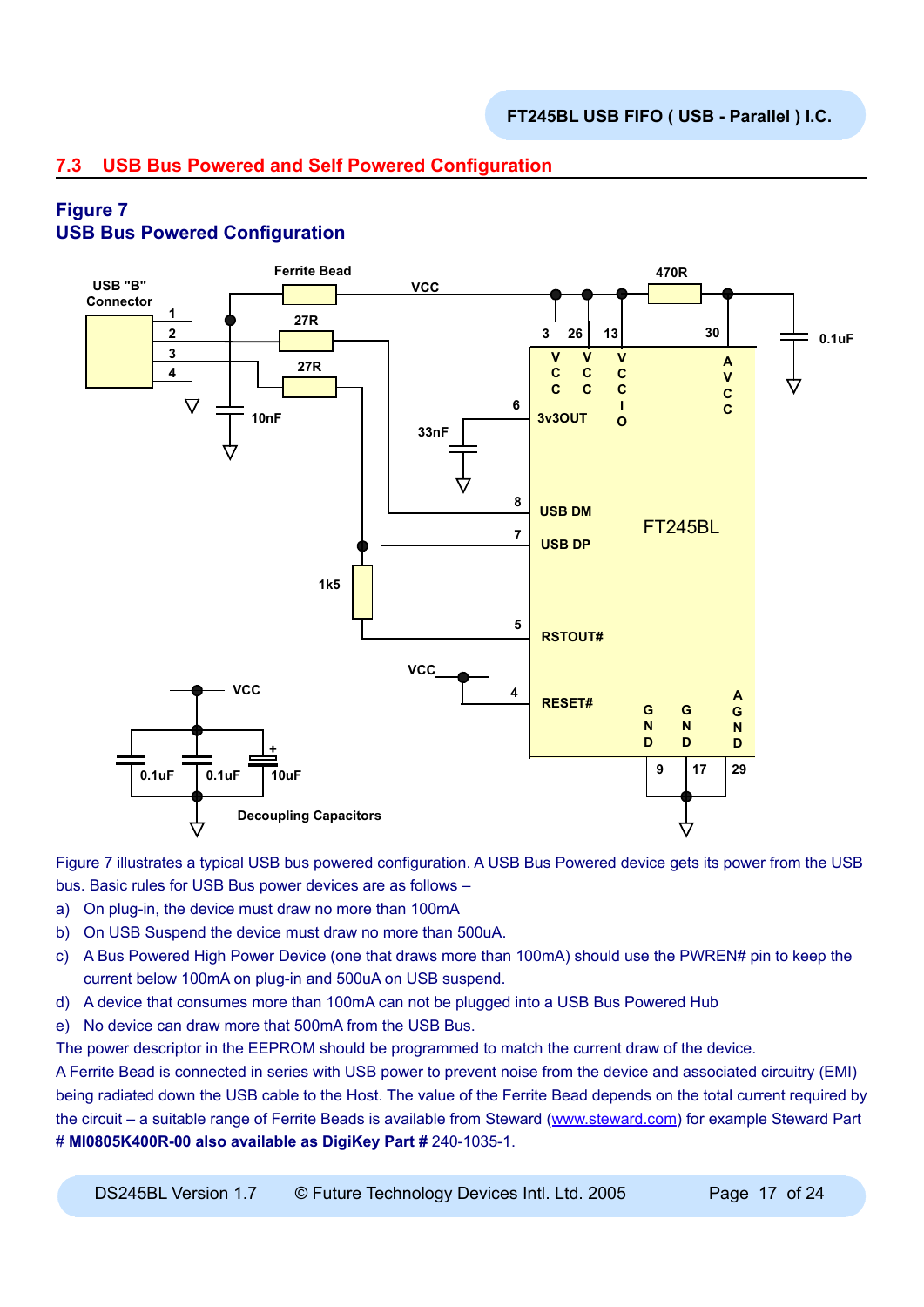



Figure 8 illustrates a typical USB self powered configuration. A USB Self Powered device gets its power from its own POWER SUPPLY and does not draw current from the USB bus. The basic rules for USB Self power devices are as follows –

- a) A Self-Powered device should not force current down the USB bus when the USB Host or Hub Controller is powered down.
- b) A Self Powered Device can take as much current as it likes during normal operation and USB suspend as it has its own POWER SUPPLY.
- c) A Self Powered Device can be used with any USB Host and both Bus and Self Powered USB Hubs

The USB power descriptor option in the EEPROM should be programmed to a value of zero (self powered).

To meet requirement a) the 1.5K pull-up resistor on USBDP is connected to RSTOUT# as per the bus-power circuit. However, the USB Bus Power is used to control the RESET# Pin of the FT245BL device. When the USB Host or Hub is powered up RSTOUT# will pull the 1.5K resistor on USB DP to 3.3V, thus identifying the device as a full speed device to USB. When the USB Host or Hub power is off, RESET# will go low and the device will be held in reset. As RESET# is low, RSTOUT# will also be low, so no current will be forced down USBDP via the 1.5K pull-up resistor when the host or hub is powered down. Failure to do this may cause some USB host or hub controllers to power up erratically.

Note : When the FT245BL is in reset, the FIFO interface pins all go tri-state. These pins have internal 200K pull-up resistors to VCCIO so they will gently pull high unless driven by some external logic.

DS245BL Version 1.7  $\circledcirc$  Future Technology Devices Intl. Ltd. 2005 Page 18 of 24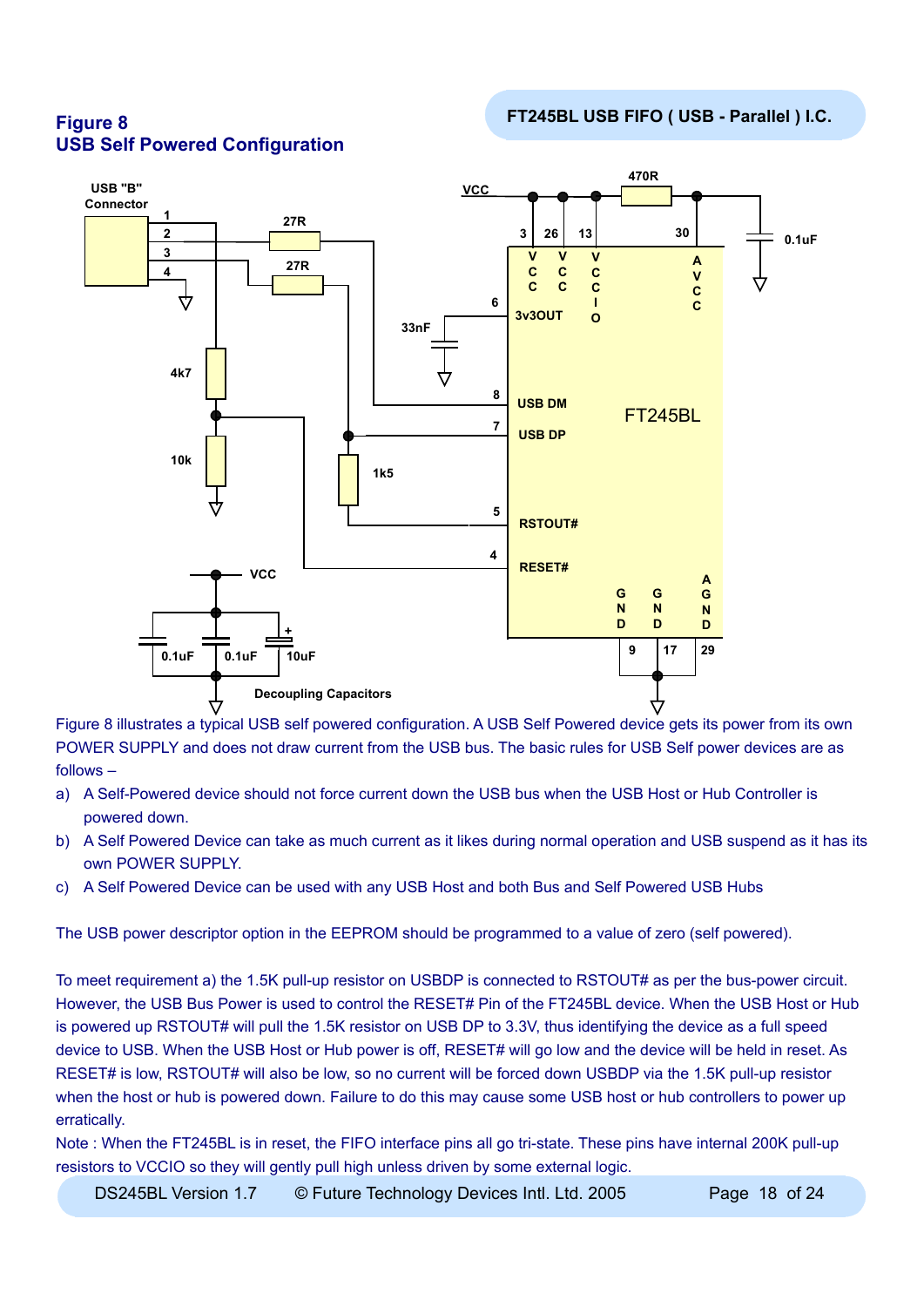

## **Figure 9 Bus Powered Circuit with 3.3V logic drive / supply voltage**

Figure 9 shows how to configure the FT245BL to interface with a 3.3V logic device. In this example, a discrete 3.3V regulator is used to supply the 3.3V logic from the USB supply. VCCIO is connected to the output of the 3.3V regulator, which in turn will cause the FIFO interface IO pins to drive out at 3.3V level. For USB bus powered circuits some considerations have to be taken into account when selecting the regulator –

- a) The regulator must be capable of sustaining its output voltage with an input voltage of 4.35 volts. A Low Drop Out (LDO) regulator must be selected.
- b) The quiescent current of the regulator must be low in order to meet the USB suspend total current requirement of <= 500uA during USB suspend.

An example of a regulator family that meets these requirements is the MicroChip (Telcom) TC55 Series. These devices can supply up to 250mA current and have a quiescent current of under 1uA.

In some cases, where only a small amount of current is required (< 5mA), it may be possible to use the in-built regulator of the FT245BL to supply the 3.3V without any other components being required. In this case, connect VCCIO to the 3V3OUT pin of the FT245BL.

Note : It should be emphasised that the 3.3V supply for VCCIO in a bus powered design with a 3.3V logic interface should come from an LDO which is supplied by USB bus, or from the 3V3OUT pin of the FT245BL, and not from any other source.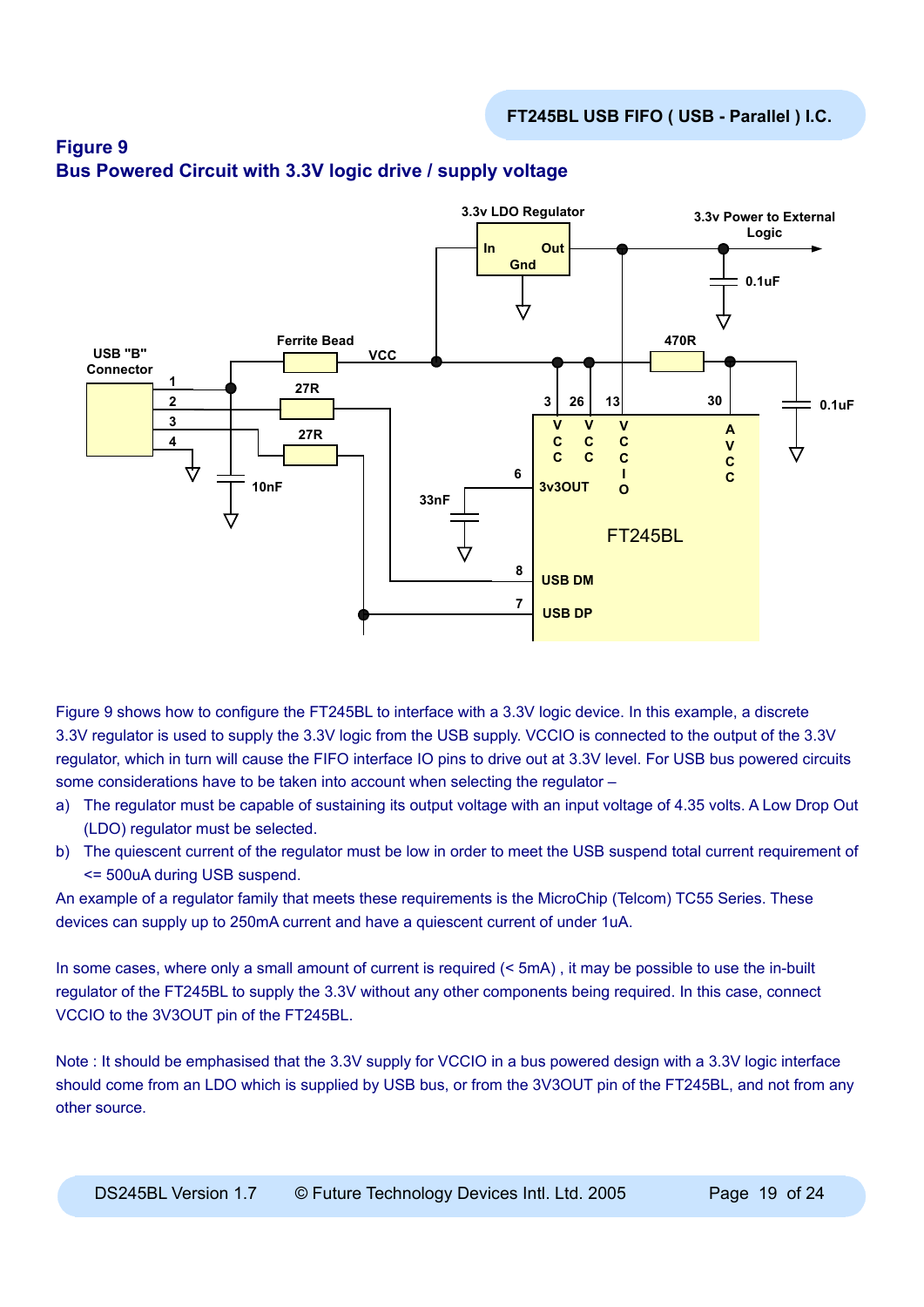

## **Figure 10 Self Powered Circuit with 3.3 V logic drive / supply voltage**

Figure 10 is an example of a USB self powered design with 3.3V interface. In this case VCCIO is supplied by an external 3.3V supply in order to make the device IO pins drive out at 3.3V logic level, thus allowing it to be connected to a 3.3V MCU or other external logic. A USB self powered design uses its own power supplies, and does not draw any of its power from the USB bus. In such cases, no special care need be taken to meet the USB suspend current (0.5 mA) as the device does not get its power from the USB port.

As with bus powered 3.3V interface designs, in some cases, where only a small amount of current is required (<5mA), it may be possible to use the in-built regulator of the FT245BL to supply the 3.3V without any other components being required. In this case, connect VCCIO to the 3v3OUT pin of the FT245BL.

Note that if SI/WU is not being used it should be pulled up to VCCIO.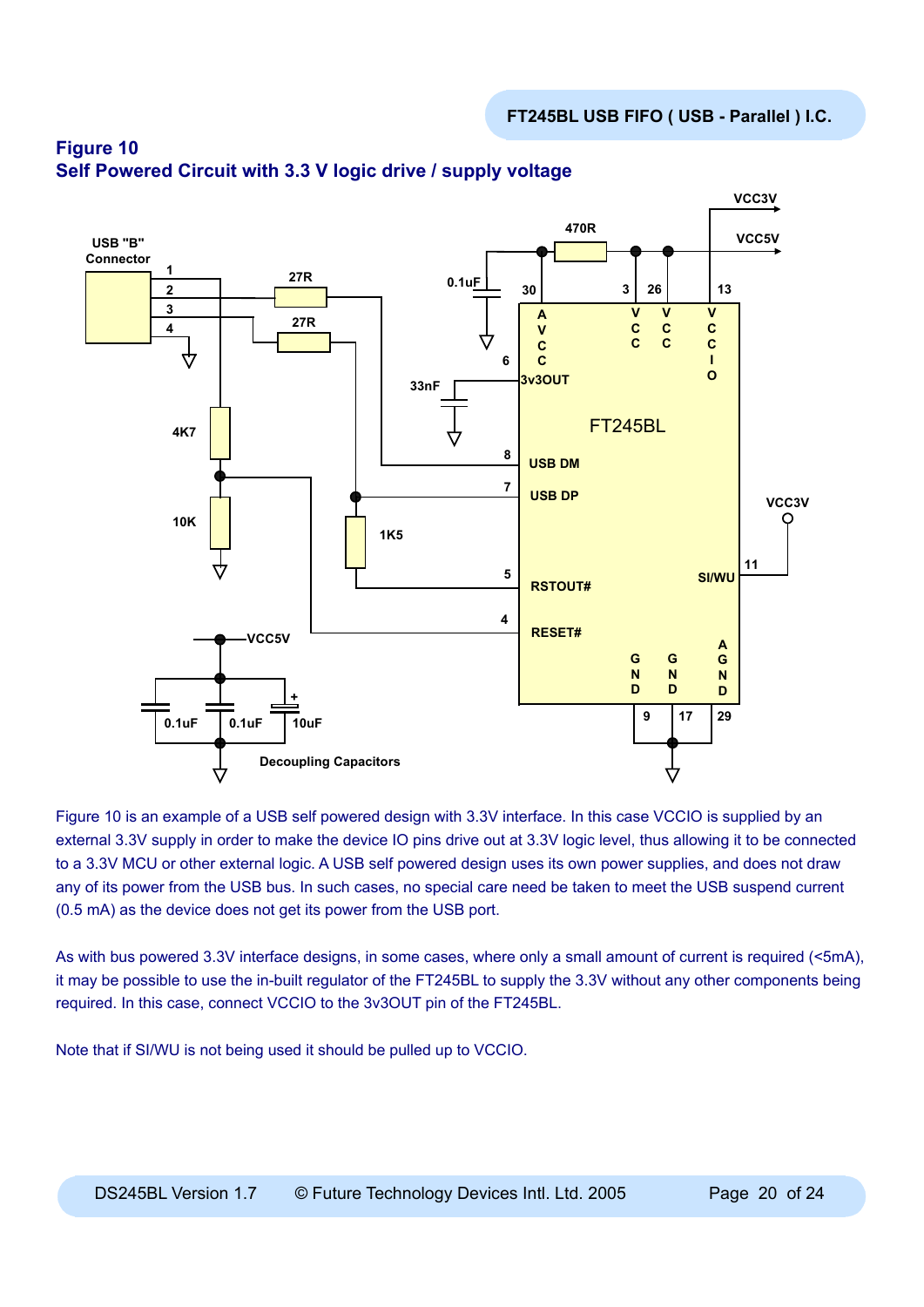

USB Bus powered circuits need to be able to power down in USB suspend mode in order to meet the <= 500uA total suspend current requirement (including external logic). Some external logic can power itself down into a low current state by monitoring the PWREN# pin. For external logic that cannot power itself down in that way, the FT245BL provides a simple but effective way of turning off power to external circuitry during USB suspend.

Figure 11 shows how to use a discrete P-Channel Logic Level MOSFET to control the power to external logic circuits. A suitable device could be a Fairchild NDT456P, or International Rectifier IRLML6402, or equivalent. It is recommended that a "soft start" circuit consisting of a 1K series resistor and a 0.1 uF capacitor are used to limit the current surge when the MOSFET turns on. Without the soft start circuit there is a danger that the transient power surge of the MOSFET turning on will reset the FT245BL, or the USB host / hub controller. The values used here allow attached circuitry to power up with a slew rate of ~12.5 V per millisecond, in other words the output voltage will transition from GND to 5 V in approximately 400 microseconds.

Alternatively, a dedicated power switch I.C. with inbuilt "soft-start" can be used instead of a MOSFET. A suitable power switch i.c. for such an application would be a Micrel ([www.micrel.com](http://www.micrel.com)) MIC2025-2BL or equivalent. Please note the following points in connection with power controlled designs –

- a) The logic to be controlled must have its own reset circuitry so that it will automatically reset itself when power is reapplied on coming out of suspend.
- b) Set the Pull-down on Suspend option in the FT245BL's EEPROM.
- c) For USB high-power bus powered device (one that consumes greater than 100 mA, and up to 500 mA of current from the USB bus), the power consumption of the device should be set in the max power field in the EEPROM. A high-power bus powered device must use this descriptor in the EEPROM to inform the system of its power requirements.
- d) For 3.3V power controlled circuits VCCIO must not be powered down with the external circuitry (PWREN# gets its VCC supply from VCCIO). Either connect the power switch between the output of the 3.3V regulator and the external 3.3V logic OR if appropriate power VCCIO from the 3v3OUT pin of the FT245BL.

DS245BL Version 1.7  $\circ$  Future Technology Devices Intl. Ltd. 2005 Page 21 of 24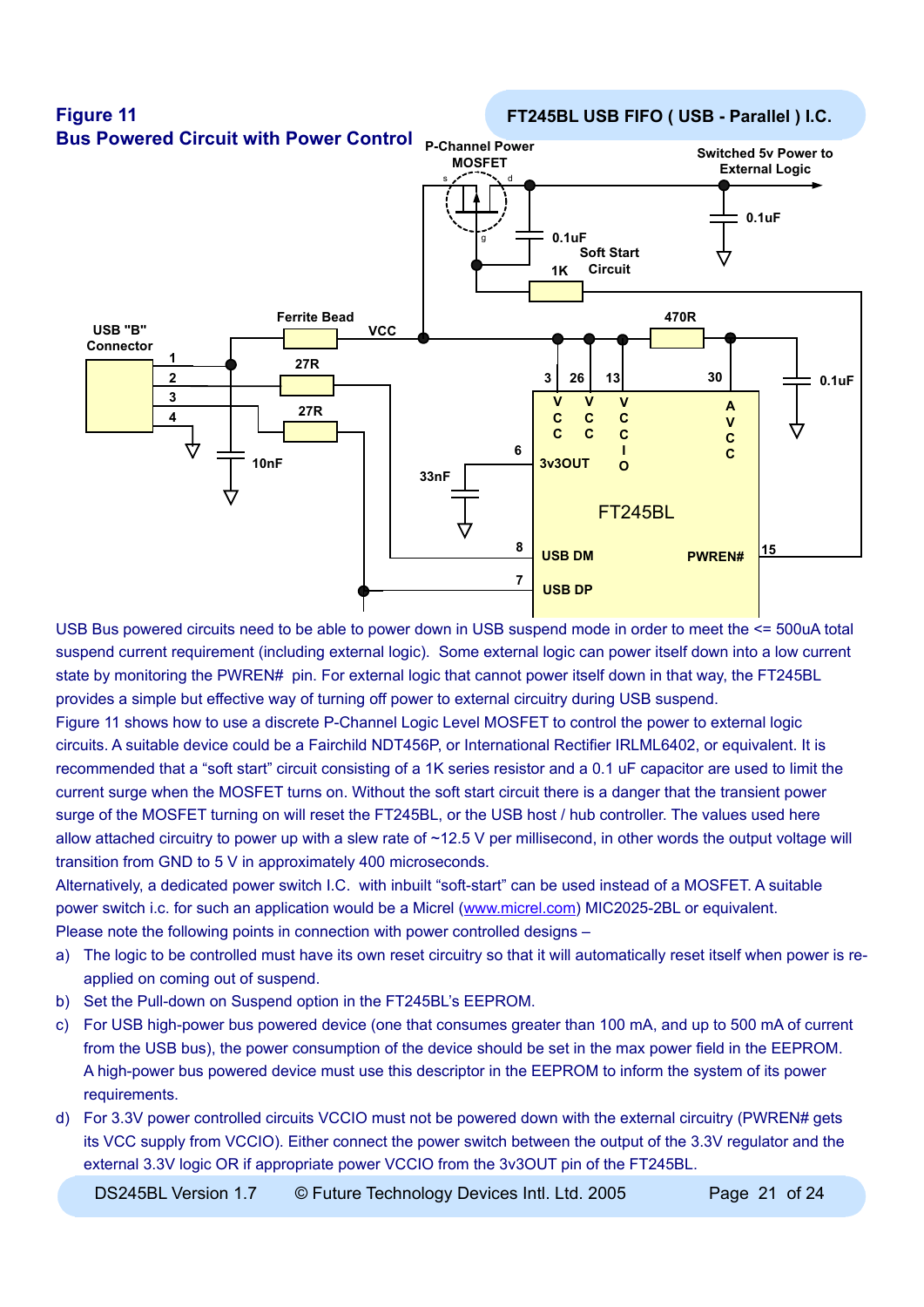

## **Figure 12 Microprocessor Interface Example**

Figure 12 illustrates a typical interface between the FT245BL and a MicroController (MCU). This examples uses two IO Ports of the MCU, one port (8 bits) to transfer data and the other port (4 / 5 bits) to monitor the TXE# and RXF# status bits and generate the RD# and WR strobes to the FT245BL as required. Optionally, SI / WU can be connected to another IO pin if this function is required. If the SI / WU function is not required, tie this pin of the FT245BL to VCCIO. If the MCU is handling power management functions, then PWREN# should also be connected to an IO pin of the MCU.

The 8 data bits of Port 1 can be shared with other peripherals when the MCU is not accessing the FT245BL.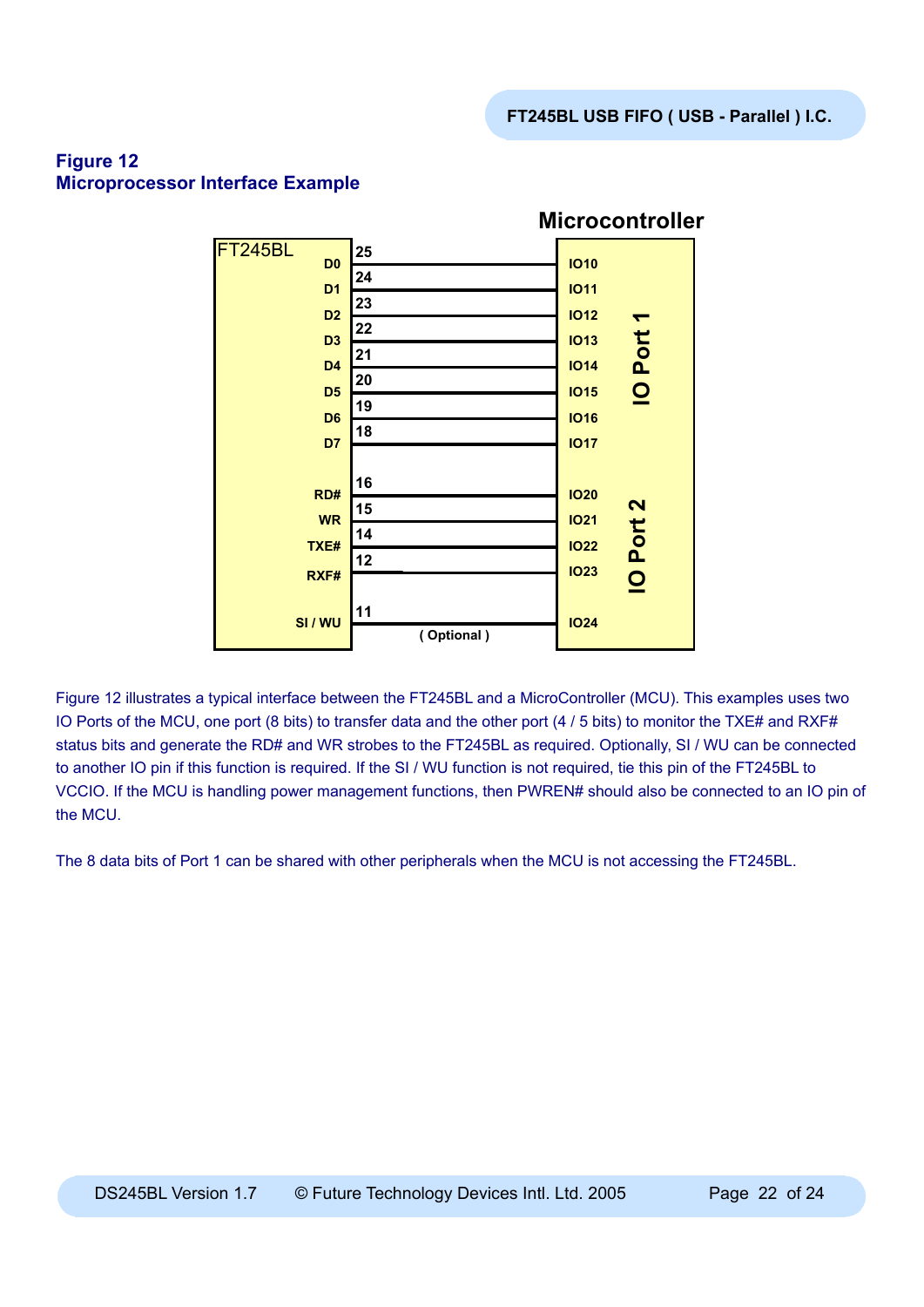### **8.0 Document Revision History**

#### **DS245B Version 1.0** – Initial document created 8th August 2002.

#### **DS245B Version 1.1** – Updated 23 October 2003

- Pin and package naming made consistent throughout data sheet.
- Section 1.0 Corrected data transfer rate for VCP drivers.
- Section 1.0 Amended to reflect availability of Mac OS X drivers.
- Section 1.1 Description of behaviour of TXE# and RXF# amended.
- Section 3.1 Minor changes to functional block descriptions.
- Section 2.0 Compatible EEPROM configurations corrected.
- Section 4.1 SI/WU Pin description amended.
- Section 4.1 RSTOUT# Pin description amended.
- Section 4.1 EEPROM interface Pin descriptions amended.
- Section 4.1 Note 2 should have referred to VCCIO, not VCC.
- Section 4.1 FIFO timing diagram amended.
- Section 6.1 Minimum Operating supply voltage adjusted.
- Section 7.1 Updated recommended ceramic resonator part number and circuit configuration.
- Section 7.3 "USB Self Powered Configuration (1)" (original Figure 8) removed. Recommended circuit for USB self powered designs updated.
- Section 7.3 Self Powered Circuit with 3.3V logic drive / supply voltage added (new figure 8).
- Section 7.3 Figure 11 Bus powered circuit with power control updated to add soft start circuit on MOSFET. Circuit description amended.

#### **DS245B Version 1.2** – Updated 20 November 2003.

- Section 6.1 FIFO Data control Bus IO pin characteristics amended
- Section 6.1 RESET#, TEST, EECS, EESK, and EEDATA pin characteristics amended.
- Section 6.1 RSTOUT# pin characteristics amended.

#### **DS245B Version 1.3** – Updated 10 December 2003

- Section 5.0 Package drawing amended.
- Section 6.0 Floor Life / Relative Humidity specification added. ESD and Latch Up specifications amended.
- Section 7.1 Required accuracy of crystal / resonator corrected.

#### **DS245B Version 1.4** – Updated 10 February 2004

- Grammar Corrections.
- Section 10.0 FTDI Address Updated
- Section 4.1 VCCIO Pin description ammended.

#### **DS245B Version 1.5** – Updated March 2004

- Section 4.1 FIFO EESK Pin Description amended
- Section 4.1 FIFO WR timings and diagram amended.
- Section 7.3 Figure 10 SI/WU Pin number corrected
- Section 7.3 Figure 11 PWREN# Pin number corrected

#### **DS245B Version 1.6** – Updated February 2005

- Section 1 Win CE VCP drivers now available
- Section 1 D2XX drivers for Win CE and Linux now available
- Section 5 FT245BL (lead free) and FT245BQ (lead free QFN package) now available

#### **DS245B Version 1.6** – Updated February 2005

- Section 1 Driver OS availabillity updated
- Section 6.1 USB Data line absolute maximum rating added